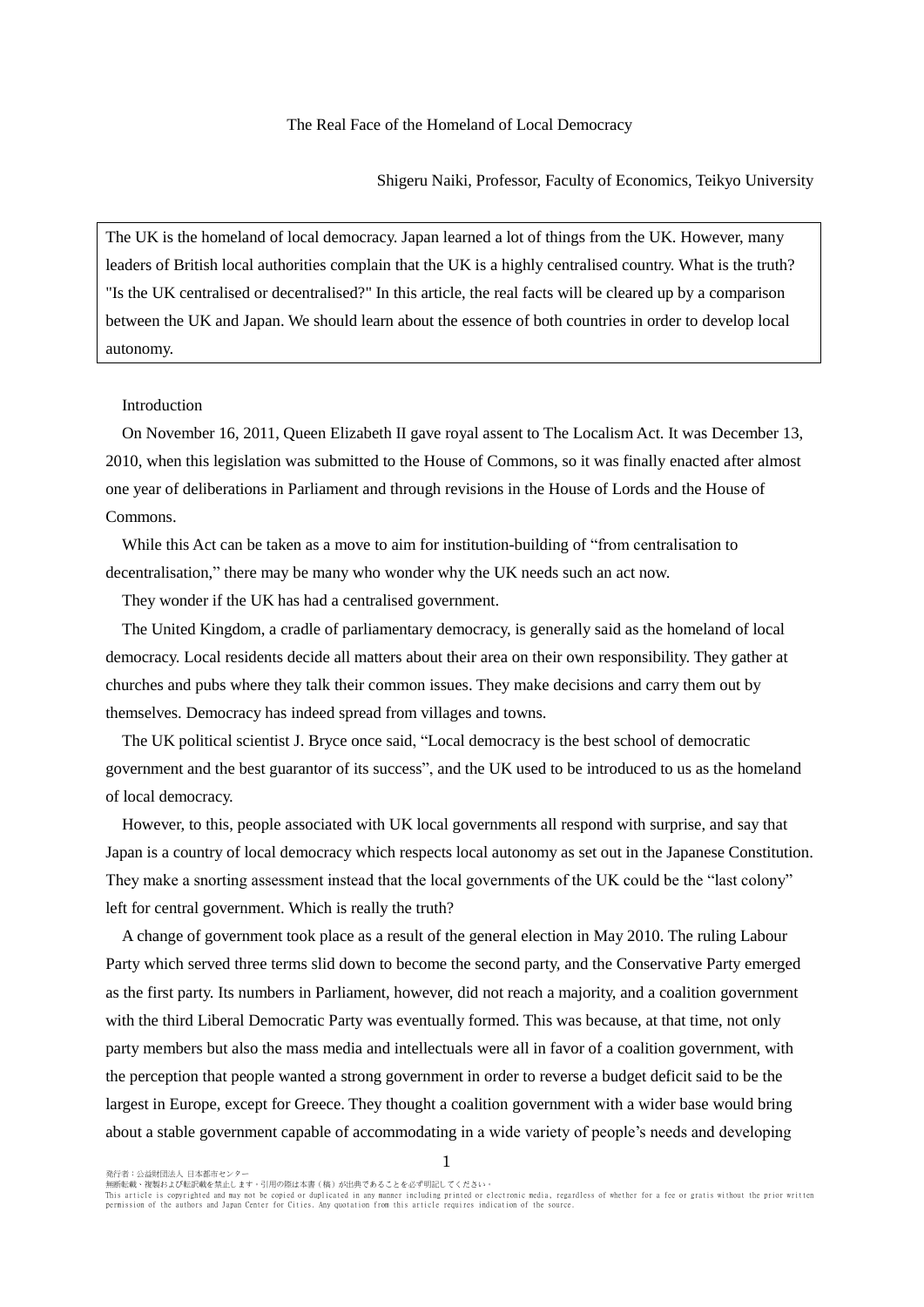appropriate policies to achieve them. As a result, the first fully-fledged coalition government in British history was born (Note 1). As a policy agreed by the coalition government, new decentralisation reform is about to be implemented under The Localism Act. Policies of decentralisation have a history of repeated fundamental reforms by the then-ruling government. The reforms have covered fundamental matters including the basic structure of local government (whether it should be single-tier or two-tier), the whole concept of mayoral election, and the relationship between the cabinet and local assembly, and reforms have been implemented through Parliamentary deliberations. There were diametrically opposed policies as well as consistent ones. It appears we can nevertheless see an essential idea of governance by the UK there at the same time.

This paper compares the local governance of the UK with that of Japan including the latest local government reforms which the Conservative and Liberal Democratic coalition government is striving for, analyses their actual status and background, and describes their features. Through this, I would like to make it clear what we ought to learn from "the Homeland of Local Democracy", and what Japan ought to be proud of.

#### 1. The United Kingdom as a country

As a person who has spent about eight years in the UK as a diplomat as well as a representative of a Japanese autonomy, I have deep respect for the Kingdom and its people. The UK, a cradle land of parliamentary democracy, has advocated liberalism, built the British Empire through the industrial revolution, and always led the world in a pioneering role under the banner "from the cradle to the grave" amid various worsening issues of capitalism. As symbolised by Newton, Watt, Darwin, and the largest number of Nobel laureates in the world, historic achievements by the British were immense not only in the aspect of state structure and political philosophy, but also in a wide variety of fields such as science, culture, philosophy and so on.

On the other hand, people who are not caught up in the tide of the times, respect traditions, and cherish their ancestral land including natural environments, willingly accepting such rules as one cannot cut one's own tree without permission.

Without masochistically viewing their history of colonising many parts of the world, they have won world respect in a dignified way as a country of people of great pride.

Also, without a written constitution in the eras of written laws, principles and ideologies, and based on the accumulation of practice by ancestors without sticking to the concept of the basis of democracy in the separation of powers which we now take for granted, they have faced reality, placed emphasis on concreteness and substantiality, and created 'Britishness' which is sometimes called an old hand. The House of Lords of the UK has functioned as the Supreme Court, having the jurisdiction to accept appeals from civil and criminal courts. The Lord Chancellor is a member of the Cabinet who acts in line with the Cabinet as well as being the head of the Supreme Court and the House of Lords. That is, the same person was involved in all three powers. Although judicial power was separated as a result of the establishment of the Supreme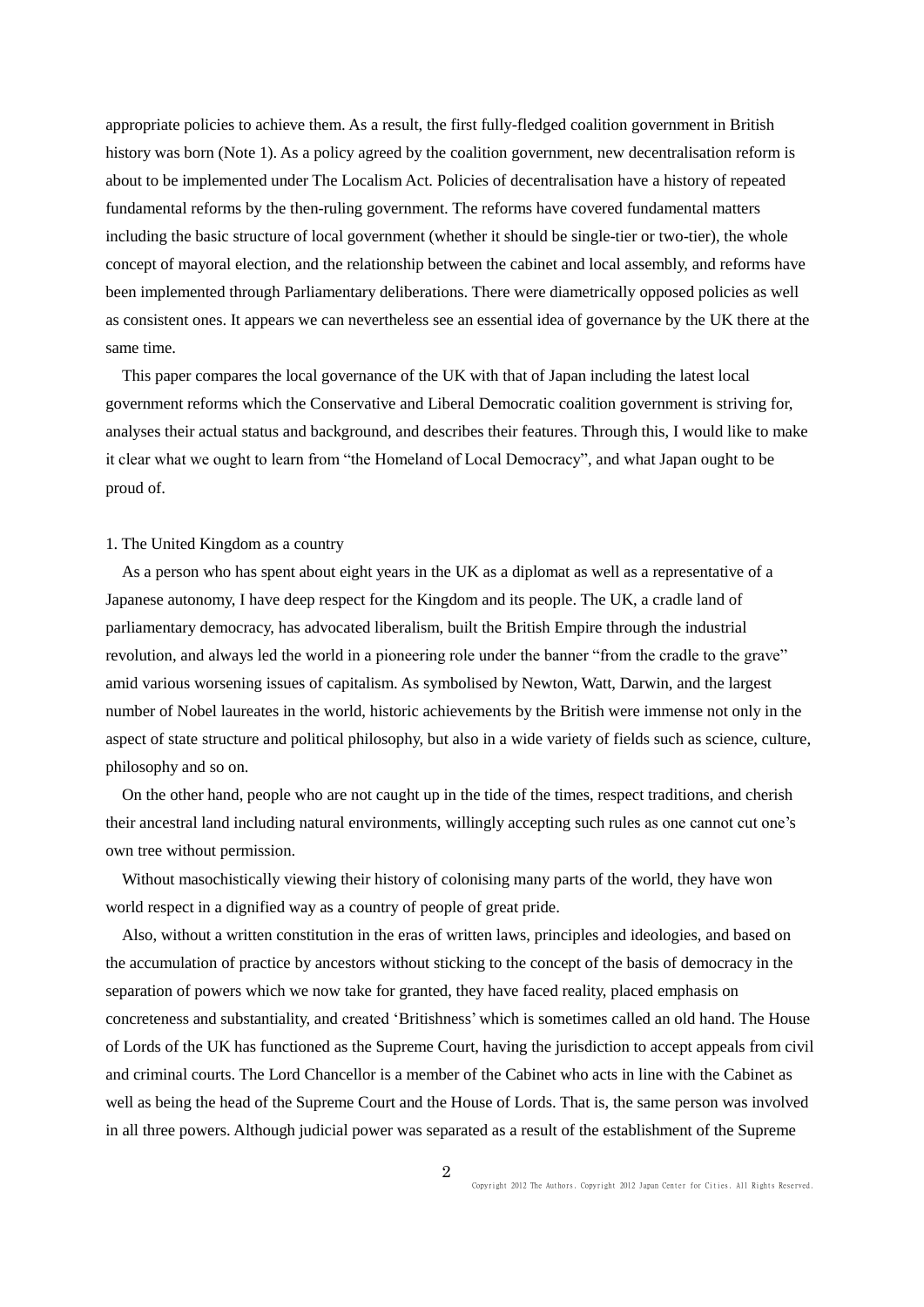Court in 2005 in accordance with the Legislative and Regulatory Reform Act, it nevertheless makes us wonder why the birthplace of John Locke, an advocate of the separation of powers, has no distinctive separation of powers.

However, no one says the UK is not a democratic nation. Without a cabinet law, the Prime Minister is appointed by Her Majesty as customary and forms a Cabinet. The UK is a nation of Parliament sovereignty centered on Parliament rather than that of the separation of powers. As French political scientist de Lorme put it, "A parliament can do anything but make a man a woman, and a woman a man", Parliament is practically the highest institution of the UK. Similar situation can be seen in local politics as well. Council itself is a local government in the UK, just as Liverpool City is called Liverpool City Council. Similar to the central government, local government of the UK is a part of party politics, and the party which gained a majority in the parliamentary assembly election becomes the ruling party and its leader becomes a mayor. (As mentioned later, there are only 13 local governments which elect their mayor through direct election by residents). There is nothing like a dual representation, and the ruling party and its leader represent the local government. It is quite clear in this respect, and there is no confusion.

Unlike Japan where the central government is under a parliamentary cabinet system with local governments under a publicly elected head and parliamentary system, both central and local governments are under a parliamentary cabinet system on the basis of party politics.

## 2. Comparison of local government system between the UK and Japan

What could be the reason why some associated with UK local governments self-mockingly call their local government "the last colony of the British Empire"? To see through the essence of the matter, it is significant to analyse the actual situation and background of UK local governments in comparison with those of Japan. Along with this, I would like to evaluate the characteristics of the respective local systems in both Japan and the UK.

### (1) The difference of local governments between the UK and Japan

Boldly comparing local governments between the UK and Japan, we can summarise as follows:

# a. Difference in name

It is called Local Self-Government in Japan, whereas it is called Local Government in the UK.

## b. Difference in state structure

Japan and the UK are both constitutional monarchies, but the UK is the United Kingdom comprised of England, Wales, Scotland and Northern Ireland.

## c. Presence or absence of constitutional security

3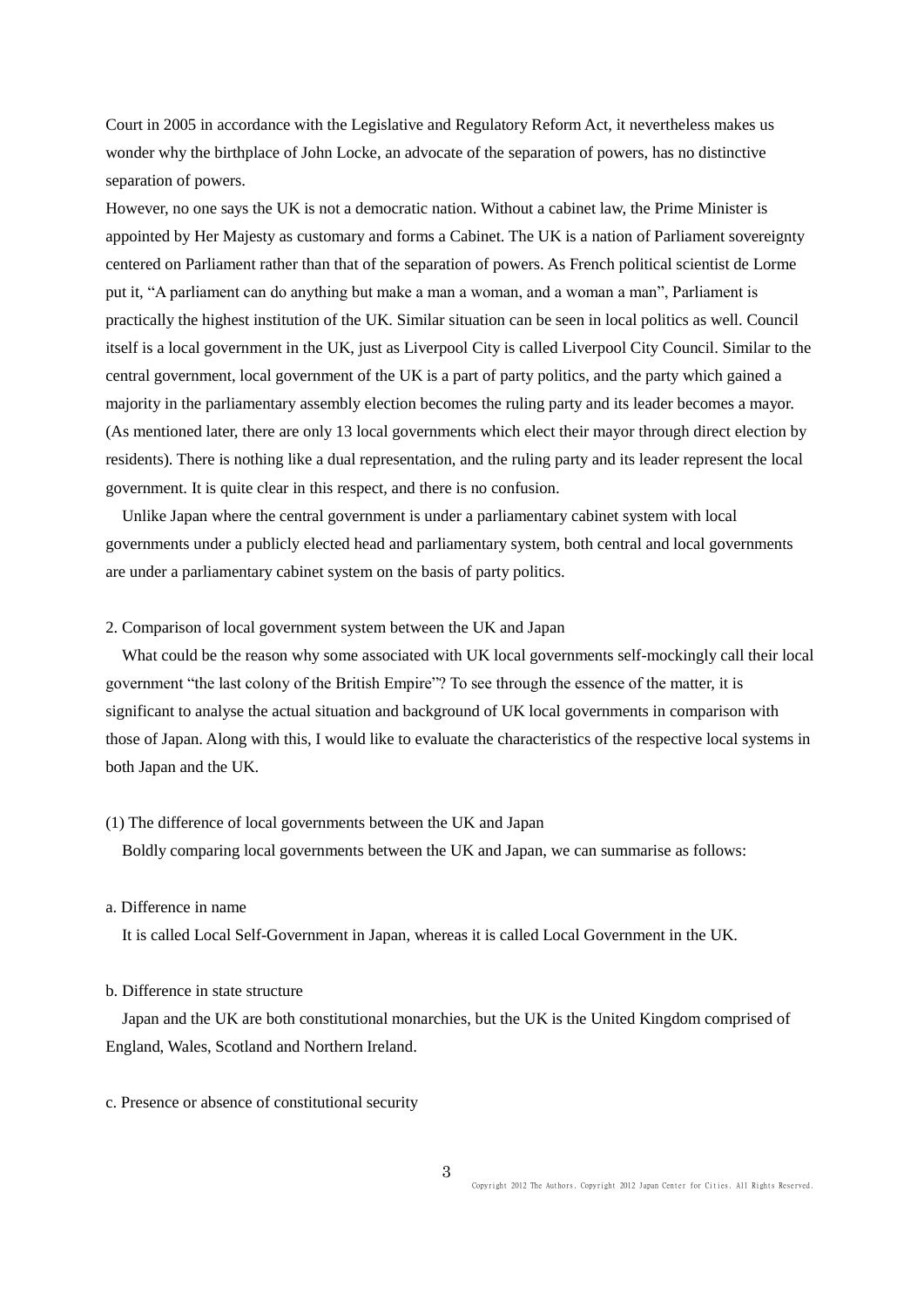Japan has a written constitution and the UK has none. As for the position of local government, Japan's advantage is apparent superficially. The grounds for the argument would be the existence of constitutional security. As mentioned later, it is true that this brings about a substantial difference in practical sense as well. However, the basic concept of Constitution clearly exists in the UK, which must also be noted.

The Constitution of Japan is a written constitution, and has supreme laws and regulations classified into an entrenched constitutional provision of which the amendment is extremely difficult. It gives a high level of stability to Japan's government structure by declaring the principle of local autonomy, and giving local governments institutional security. To start with, it is extremely important and it is a fundamental issue as to whether, and with how much flexibility, contemporary rulers can change the interrelationship between the central government, a governmental entity, and local governments. In the case of Japan, while controlling centralisation of authority with the separation of powers from the lessons of the past, in the relationship between the central government and local government, institutional security based on the "principle of local autonomy" was made a constitutional requirement under the publicly elected head and parliamentary system. It is not too much to say that in the case of the UK, the then-ruling Parliament decides everything.

#### d. Presence or absence of legal constraints

Laws enacted by the British Parliament and unwritten laws serve as a basis for a local government system.

 In the UK, as a point largely different from Japan, there is a constraint of authority for local government. To be specific, local governments of the UK may, in principle, handle only matters individually authorised by law (Local Government Act 1972, etc.). Any action exceeding the authorised scope becomes illegal under the principle of Ultra Vires. To be judged as illegal, the case is brought to the court by residents or Audit Commission, and it must be declared by the court to that effect.

However, a drastic change was made to the above rule. The Local Government Act 2000 made it possible to freely implement policies in the three areas (economy, social welfare, environment) concerning the promotion of welfare for the regional society and residents under a certain constraint. The jurisdiction coverage is still extremely small as compared to Japan, but it was nevertheless an epoch-making and remarkable development for the British local government. And, as mentioned later, The Localism Act has been amended to grant the local government "general power of competence" to make the local government look more like the system of Japan.

## e. Difference in the local structure

Japan adopts, without exception, a two-tier system of prefectures and city, town and village. The UK also had a two-tier system of County and District originally, but Northern Ireland became a unitary system in 1973, followed by Scotland and Wales in 1996. In England, reflecting the history of Counties of metropolitan areas being abolished and converted into a unitary system during Thatcher Administration, the unitary system is dominant in metropolitan areas and two-tier in nonmetropolitan areas, resulting in the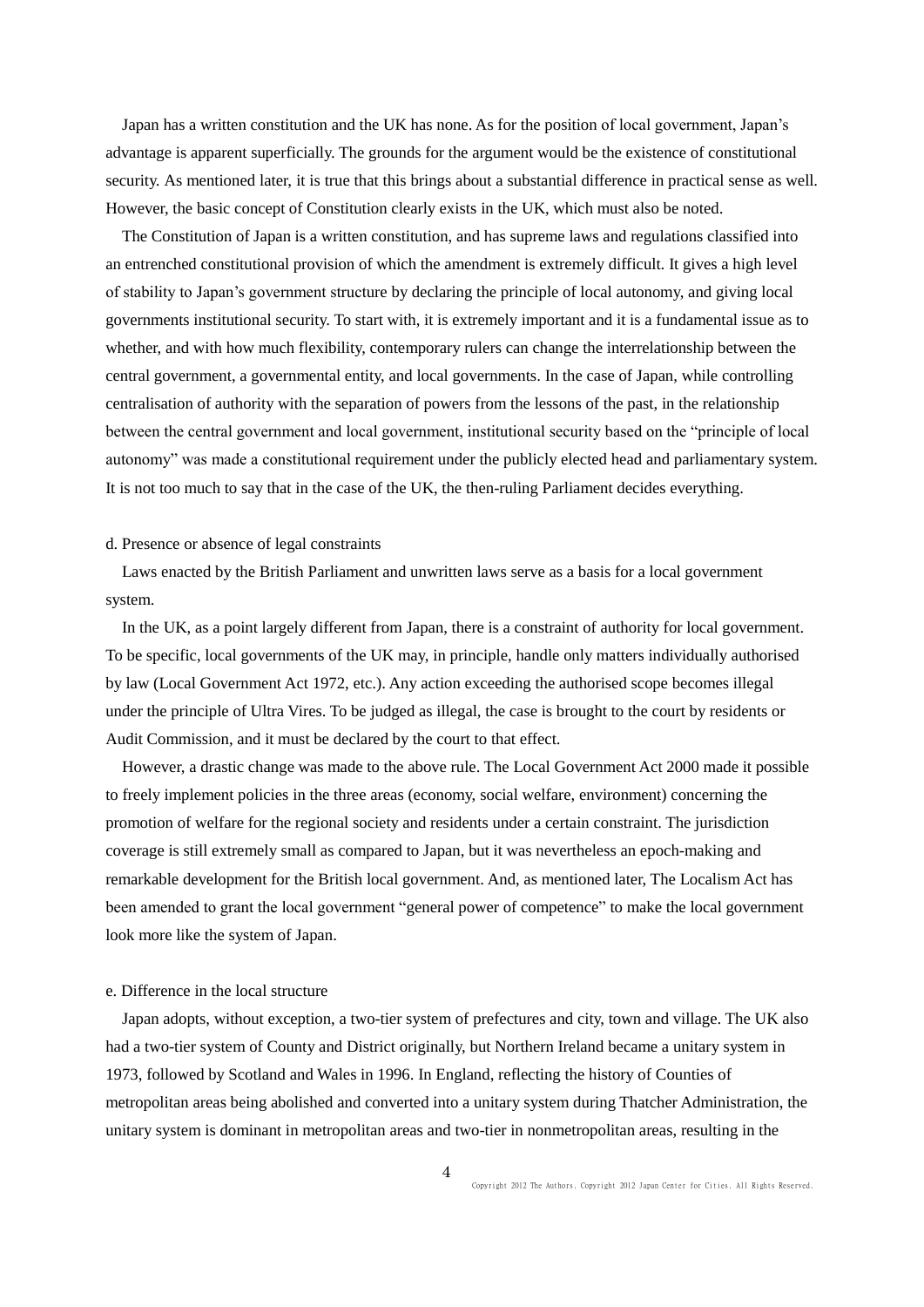mixture of both systems. Local government reforms have been tried. Backed by metropolitan area theory, efficiency theory, theories of accountability to residents and the type of resident service, integration into a single-tier government called 'Unitary' was intended in nonmetropolitan areas as well. This increased the number of Unitary local governments to some extent, but it was far from the conversion of the local structure into single-tier, and there has been no change in the mixture of two-tier and single-tier systems.

There is 'parish' in the UK which is the First-tier closest to the residents with the right of taxation, but it is not generally included in the local structure as it is not found in the city areas, and has limited function and so on. The reforms by Blair and Brown Labour Party Administration enabled all areas including London to establish an organisation similar to a parish, but it is left for each area to decide and it does not necessarily mean it will be established in all areas. Its authority also differs from one area to another. Therefore, even after the reforms, there will be no change to District and Unitary government which will remain an equivalent of what Japan terms "city, town and village as the fundamental local government". This will be the same after the enactment of The Localism Act (Note 2).

While the inclusion of the Regional Assembly which is a local assembly at a regional level (by dividing England into nine regions) in the tier of the local government has been denied for lack of assembly by publicly elected members, even if a public election system is adopted for ex local assemblymen (up to 70% of the total) in the future, negative views are dominant among intellectuals because of the ratio of publicly elected members, function with joint institutional characteristics, etc. (The original scheme of the Labour Party government was to adopt a public election system for the conventional Regional Assembly, and make it upper tier with unitary local governments underneath, but it ended in failure) (Note 3). As mentioned later, the coalition government has adopted a policy to abolish the Regional Assembly through The Localism Act, and return the regional strategy planning and formulation function to local government.

#### f. Difference in scale

As of 2011, the great Heisei mergers have decreased the number of cities, towns and villages in Japan to 1,719, but it is still much more than 468, the number of basic local governments in the UK. The population per organisation is 70,000 for Japan, which is smaller in size than the UK with 128,000. The number of UK local councillors representing those residents is also relatively small.

## g. Difference in powers

While almost all authorities on home affairs were allowed in Japan, authorities have long been limited to those granted by law in the UK. Besides, seeing recent history, matters under the jurisdiction of local governments have been transferred to the central government or independent administrative institutions, and have consequently decreased, as in the case of nationalisation of the National Health Service (NHS).

The trends of the transfer of powers of local governments include: transfer of affairs on hospitals and clinics to National Health Service (1946); nationalisation of city gas project (1948); transfer of a regional water project to a regional agency (1973); transfer of first aid services to the NHS (1973); transfer of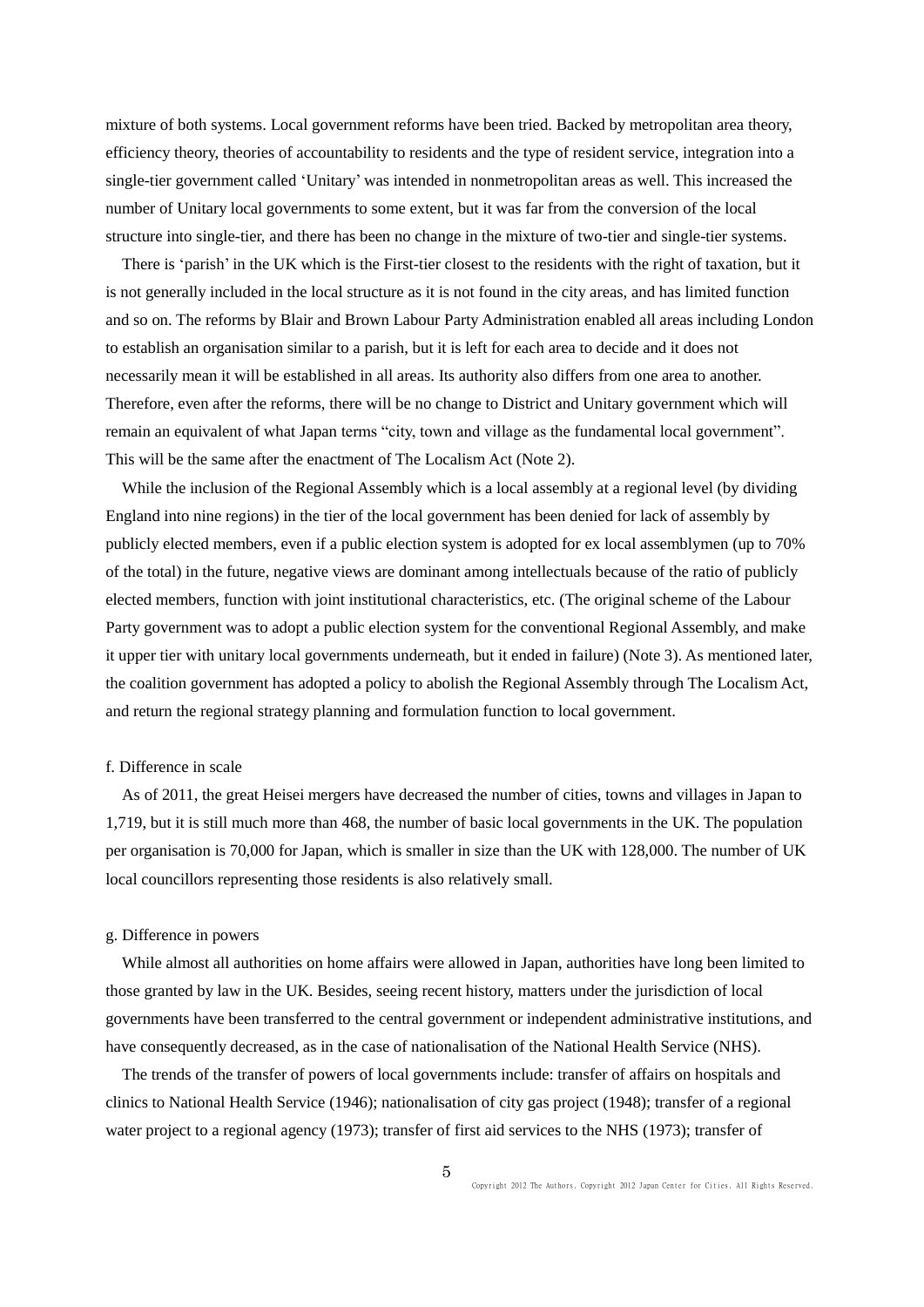general higher education (1980, 1992); privatisation of regional consulting (1993); community care reform (local government shifted from provider to regulator by utilisation of the private sector) (1993); and transfer of regional planning authorities to the Regional Planning Body and Regional Assembly (2004). The role of local governments on health has also been limited to a part of social welfare, and the education reform of 2006 has deprived local governments of their position as the entity of school education (Note 4).

### h. Difference in economic status

In Japan, the total for the central and local governments (including social security funds) accounts for 24% of the GNP and among them, 13% of local governments accounts for three times more than the central government (4%) and registers as high a ratio as the federal government. On the other hand, in the UK, local governments account for only 9% of the GNP as opposed to 40% for the central government (the total expenditures by British local governments was 130.2 billion pounds or approx. 27 trillion yen for fiscal 2004, accounting for about a quarter of all national public expenditures and 10% of national income).

In Japan, local governments far exceed the size of the central government in both government final consumption expenditures and public capital, and this is characterised by the fact that 80% or more of social overhead capital is being provided by local governments.

#### i. Difference in regional tax sources and different tax rate by local government

In Japan, there are many regional tax sources, the total amount of which accounts for almost 40% of the total revenue, whereas Council tax is the only regional tax in the UK, and the ratio to the total current revenue is only 25% (England: the total current revenue for fiscal 2004 was 20.3 billion pounds out of 83.8 billion pounds). That is, the independent revenue ratio is extremely low and is ranked in the lowest group among OECD countries. The non-domestic rate which used to be an important revenue for local governments (15 billion pounds was distributed to England for fiscal 2004; 15% of the total subsidy) was made national tax in 1990, and frequent requests of local governments for returning it to regional tax kept on being shelved.

While the residence tax of Japan is practically unified into a standard taxation rate, the Council tax of the British local governments has a different taxation rate by local government, and the rate is determined every year when the budget is compiled by each local government (Note 5).

## j. Difference in position of the direct public election mayoral system

It is constitutionally required in Japan that assemblymen and the heads of municipalities be elected by residents through direct elections. The election system is specified by the law in the UK, and while local councillors are elected by residents through direct elections, most mayors are elected by councillors, and mayors by direct public election are found only in 13 local governments. The reforms implemented by the Blair and Brown Labour Party government intended for the expansion of mayors by direct public election, but because the direct public election mayoral system was not re-obligated, no change has been brought to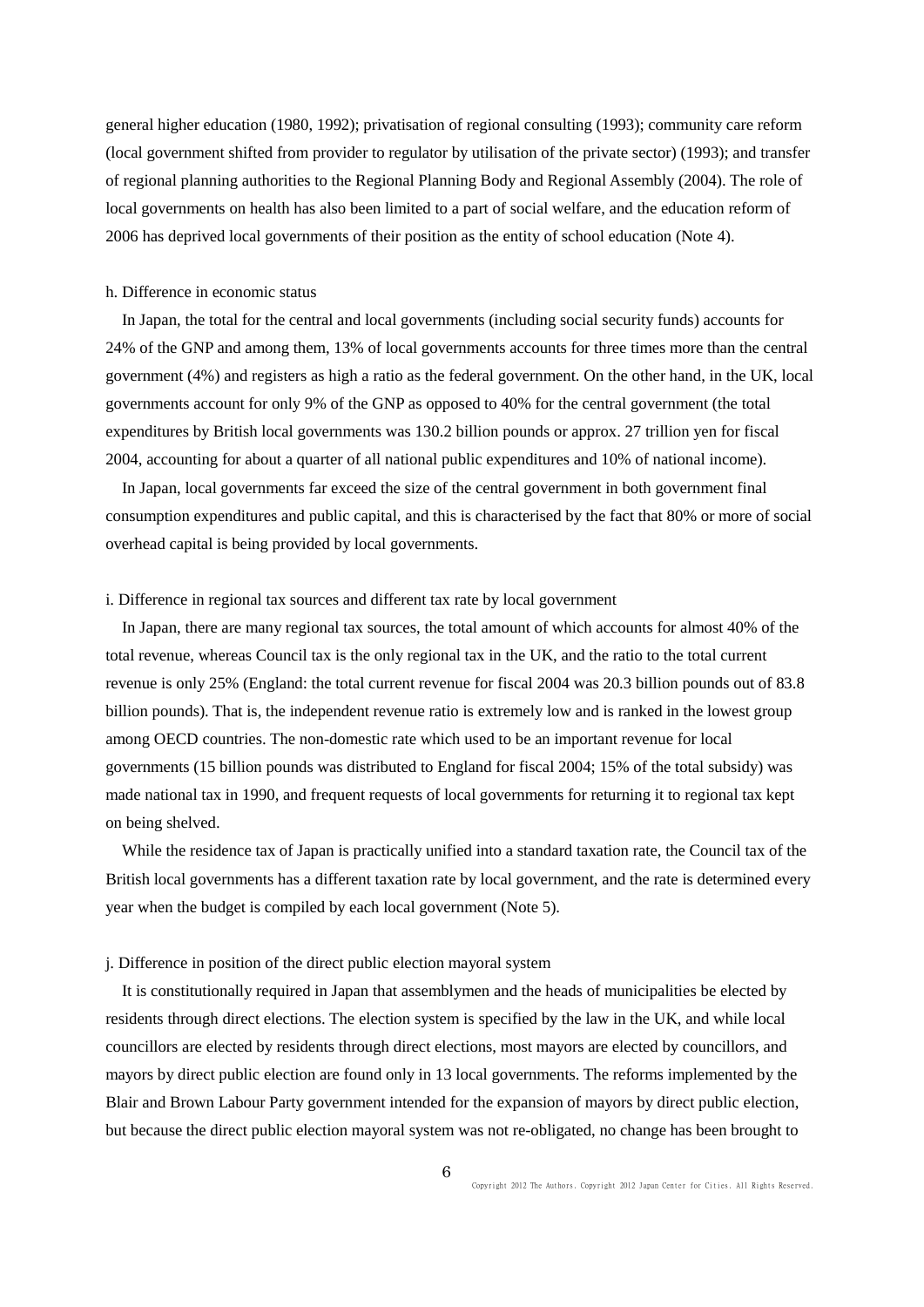the status quo. The coalition government also amended The Localism Act to aim for its expansion. It was decided that 12 big cities in England would adopt a direct public election mayoral system on the premise of implementation of a referendum and sufficient examination by local councillors. However, there is a dominant skepticism as to whether local governments would actually proceed smoothly in that direction (Note 6).

#### k. Difference between legal status and actual status of local government staff

Local government officials are civil servants and have the same legal status as national government officials in Japan, but in the UK, only national government officials are civil servants and local officials have a similar status to private enterprise employees.

There are no such laws in the UK as the Local Public Service Act of Japan to provide for the special employment relationship with the public, and officials of local governments are, as in the private sector, engaged in affairs based on an employment contract between private citizens. From a practical viewpoint, however, basic employment conditions of local government officials are determined at a national level in such form as the Voluntary Collective Bargaining concluded between committee members of local government authorities as employers and representatives of workers as employees, based on which each local government determines employment conditions by respective job classifications taking regional and economic circumstances into account.

Policies of local government are specifically carried out by administrative office staff with a Chief Executive at the top. As of September 2006, there are about 2.24 million staff members in England and Wales, and female staff account for more than 70%. However, 40% of female staff are part-timers and their jobs are also centered on social welfare and educational job categories.

#### l. Difference in party colours in local politics

In Japan, it is local government that undertakes basic administration such as education, welfare and the fire service, and less difference in party policies results in party colour being not so significant. In the election of the head in particular, emphasis is on administrative capabilities rather than party colour, and there are many cases where a candidate run under such names as "party of the people of the prefecture" or "citizens' party", not belonging to any party, is supported by multiple parties and becomes the ruling party of the head.

In the UK, however, local politics is no different from the party politics of the central government and, with 90% of local councillors belonging to parties, is governed by the ruling party (many of the local councillors of the remaining 10% not belonging to parties are those of nonmetropolitan areas). The unified local election of May 2004 saw the number of local governments ruled by the Conservative Party increase, and the Local Government Association which is to reflect political power was put under the leadership of the Chairman Sir Sandy Bruce-Lockhart (Conservative Party leader of Kent County). At the same time, some of the Labour Party dominant local governments, hating the leadership of the Conservative Party,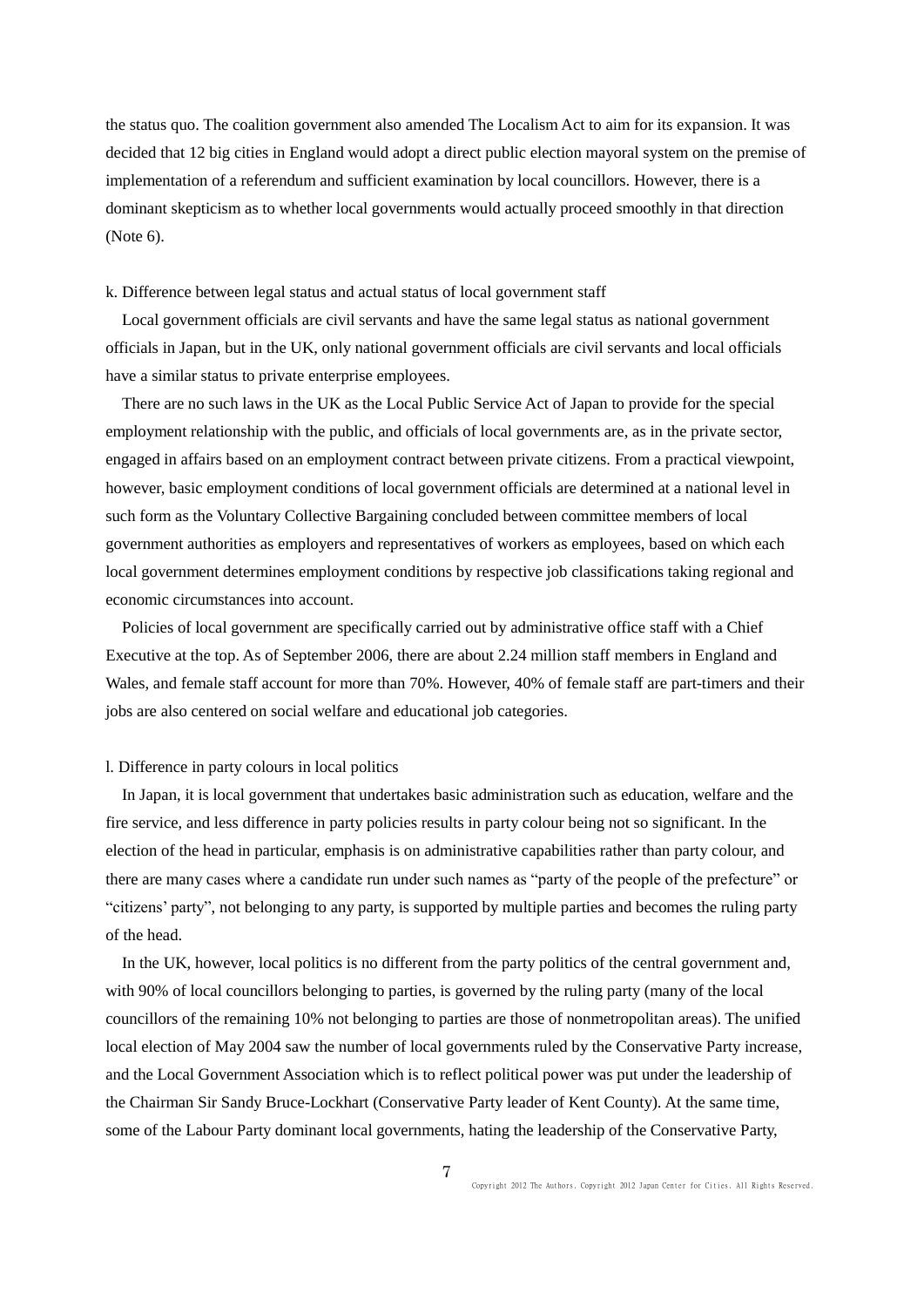withdrew from the Local Government Association. The system is such that the Local Government Association itself, a representative body of local governments, always reacts sensitively to political moves. In addition, there are many local governments ruled by the Conservative Party in the Counties, and the development to a unitary system is said to result in the abolishment of Counties, making the situation advantageous for the Labour Party government. It was for this reason that the Conservative Party consistently opposed the abolition. Therefore, the move to unitary system is frozen under the current Conservative coalition government.

There are some common basic concepts of the transfer of authority to local governments and decentralisation among parties, so it does not necessarily mean that they move uniformly as the ruling party changes, but each party develops specific strategies of their own in relation to the central election.

### m. Difference in local assembly members (councillors)

At present, there are 22,000 local councillors in England and Wales (excluding Parishes). In the past, all councillors had the same role in the local council which acted as a legislative organ as well as an executive organ. As a result of the amendment of the Local Government Act in 2000, councillors were divided into Executives as an executive organ to plan and execute policies, and Frontline Councillors belonging to the Overview & Scrutiny Committee which evaluates and monitors the policymaking and execution status. The purpose was to define policy responsibility, but it is still different from Japan where the roles are distinctively separated between the head as an executive organ and the assembly as a legislative organ.

From the viewpoint that a "councillor is an honorary post", councillors are not basically paid in the UK (however, salaries are paid to the councillors of the Greater London Authority). As a result of the amendment of the Local Government Act in 2000, it was decided that Executives including the Leader are paid a small amount of "special responsibility allowance", and conventional "attendance allowance" was abolished. The ratio of female councillors in the local council is 30% in the UK. It is much higher than the 7.6% of Japan (figure in 2003), but it is urged to promote the participation of women even further (Note 7).

#### n. Resident participation

In Japan, a direct request system by residents is widely accepted as legal rights including petitions, recall of the head, resident audit request to local government authority, and request for enactment of bylaws. In the UK, a direct request system by residents is approved for asking about the possibility of introducing a direct public election mayors system, etc., and it is quite limited.

#### o. Support for self-governing policies, and presence and absence of diversity

In Japan, partly because of a wide variety of powers, individual local government policies are varied and diverse policies most appropriate to the region are developed, causing competition among local governments. In the UK, however, only the effect and result of measures are evaluated, and whether or not services to residents are effectively and sufficiently provided is everything that counts.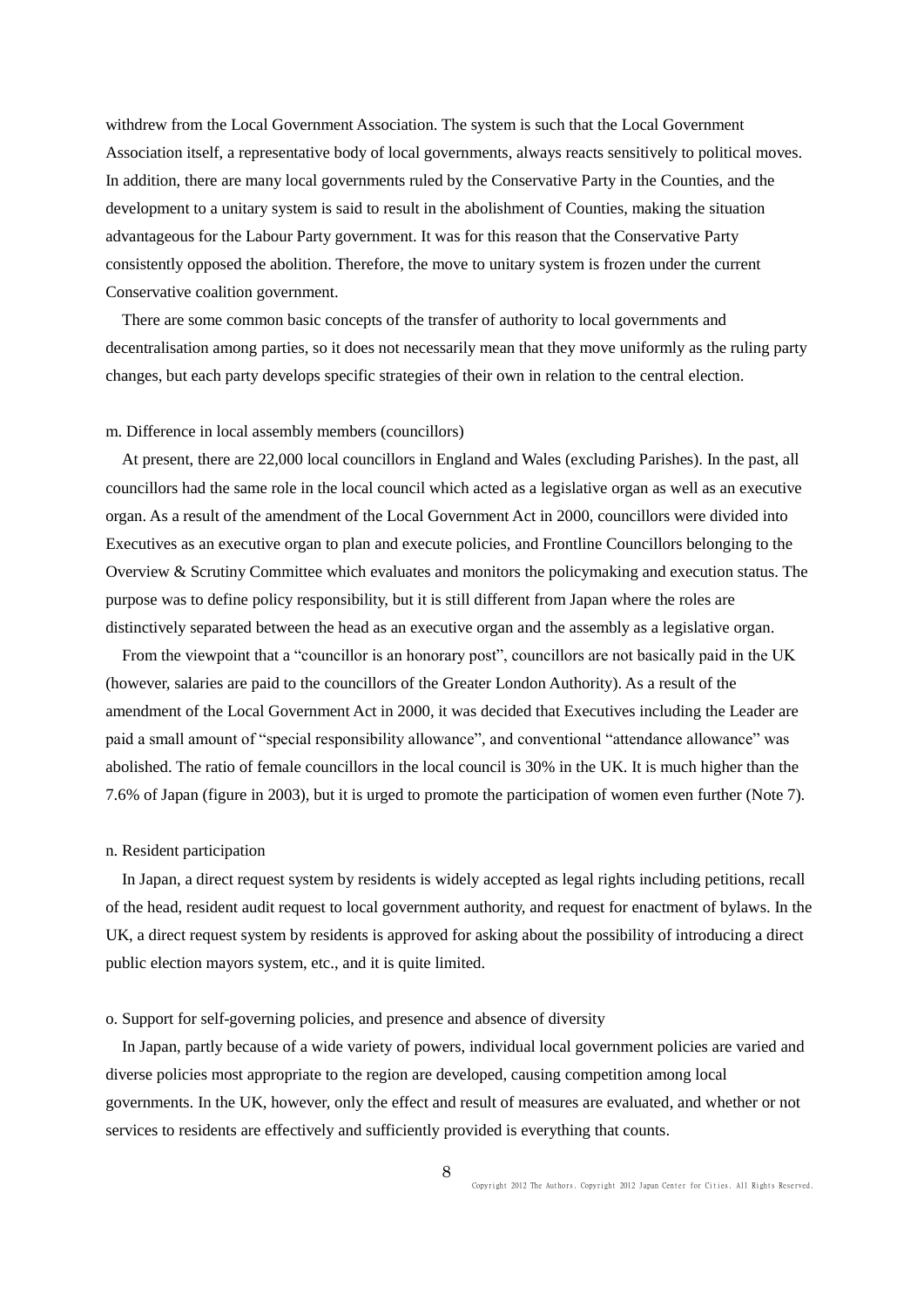## p. Difference in the methodology of a regional structural reform

In the UK, deliberations on reorganisation are made under comprehensive examination of metropolitan area theory, area theory, efficiency theory of administrative service and so on. If municipality mergers of Japan are taken as so-called "horizontal reform" among municipalities, it is "vertical and horizontal reform" in the UK, which includes both "vertical reform" accompanying the abolition of both County and District and "horizontal reform" to reform the size and boundary of local governments. Therefore, all local governments are interested parties, and reform must be discussed simultaneously in comprehensive and systematic deliberations.

Deliberations on the regional system are also under way in Japan in the total picture including the central and local governments, but in reality, mergers of municipalities were started first.

(2) Substantial evaluation of local governance between the UK and Japan – What Japan ought to learn from the UK, and what Japan ought to be proud of

People often ask me which local governments of the UK and Japan are more advanced. I have touched on a systematic comparison, but this is a question of how about substantially and experientially.

International exchange is no longer a mere ceremony. Administration of local governments is home affairs, but it is no longer treated as such nowadays. Particularly in Europe, through the unification of the EU, grants for regional promotion are made by the EU to the local governments of the UK, etc., and a transnational way of thinking is required as in the European Charter of Local Self-Government. International conferences are often held toward better systematic reforms. In addition to the regional reforms in the UK, reforms of regional structures of Scandinavian countries such as Finland and Norway are under way (Note 8). Not to mention the positioning of regions in the French constitution, many people of local authorities not only research the systems of other countries, but urge conventional sister-cities to join administrative evaluation to be a good analyst. The way the people of the local authorities see the local government administration of another country, who themselves endeavour in daily administrative enforcement under a common objective to improve public welfare for local residents, should naturally be severer and more appropriate. Such an analysis and opinions would not only help the other country, but also help them realise the ambitions of their own country and its issues.

I would therefore like to proceed with the substantial analysis of both systems by introducing the views of people including the Chief Executive of the British local authorities and leading Councillors.

#### a. Position of local governments

For the people of the British local authorities, it can be taken as a long-cherished desire to see the local government institutionally secured on the constitution as in Japan. In the Labour Party Convention of 2006, Chancellor of the Exchequer Gordon Brown suggested the establishment of a "British Constitution" as a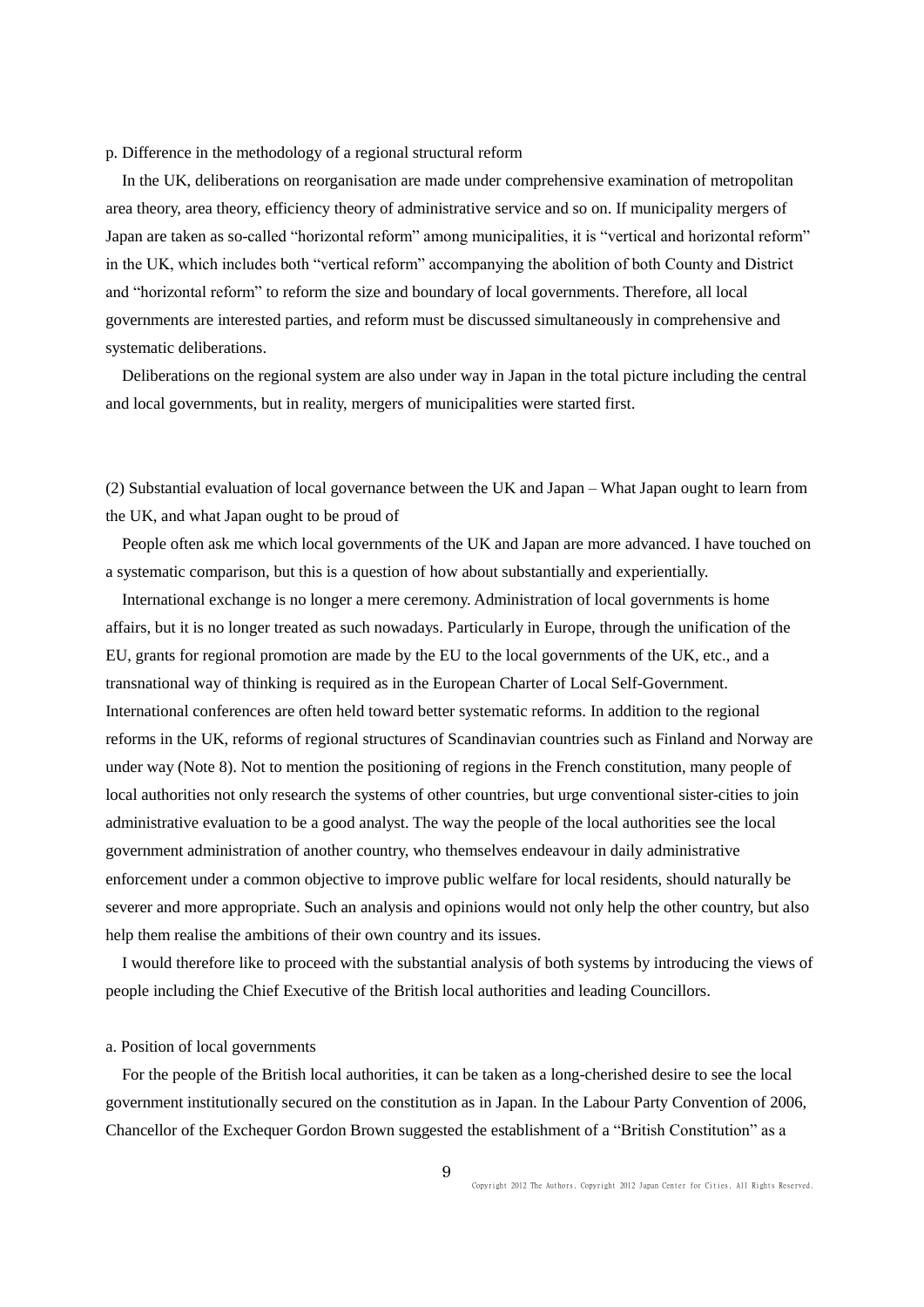nominee for the next Prime Minister. He continued his speech with words respecting local autonomy. There were many people of local authorities who voiced skepticism about the speech, but like Professor Jones of the London School of Economics, expectations are also strong.

It is considered that as long as there is a constitution, excessive intervention by the central government can be avoided and the base is established for building a stable relationship between the central and local governments. The people of British local authorities are swayed by repeated reform discussions, and are rather tired. The details of reforms, up to basic matters such as the fundamental structure of local government (unitary or two-tier), how to implement mayoral elections, and the relationship between the cabinet and parliament of local government, have been discussed from a zero base, and substantial reforms have been realised through deliberations in Parliament. It is quite natural that they should think only if there were a constitution. In the light of many European countries in addition to Japan having a constitution and speaking of the importance of local autonomy, the deep thoughts of the people of British local authorities are understandable.

b. Relationship between the central and local governments

(a) Stability of autonomy which Japan ought to be proud of

The relationship between the central and local governments is one of the matters of serious concern for the people of British local authorities. They generally see the relationship between the central and local governments in Japan as "trustworthy and enviable", and a "strong and mature relationship".

The British local authorities are power-sharing local governments with the principle of local autonomy being not constitutionally secured, and have a history of fundamental reforms repeated by ruling government. The autonomy system is always subject to drastic changes according to the partisan interests of the ruling political party as well as of opposition parties.

I don't think it advisable for the autonomy system close to residents and their lives to sway from right to left or left to right with a change of government, which destabilises the society and causes concern for residents, resulting in too great an impact.

In Japan, fundamental matters are given institutional security by the constitution in terms of decentralisation of power, and it is explicitly mentioned in the Local Autonomy Act to authorise local governments to govern home affairs in general and respect autonomy. And the central and local governments cooperate and team up to implement administration. It is far better in terms of stability, because the field undertaken by local government constitutes the basics of everyday living for residents such as education, welfare, living environment, the fire service and the police, and it would also be unreasonable in terms of national governance to let them be unnecessarily affected so much by the political situation.

To add to this, Japan's direct public election mayoral system with many heads of municipalities winning wide support as a result of weakened party colour also causes local governments to distance themselves from rapidly changing party politics, and ensure stability.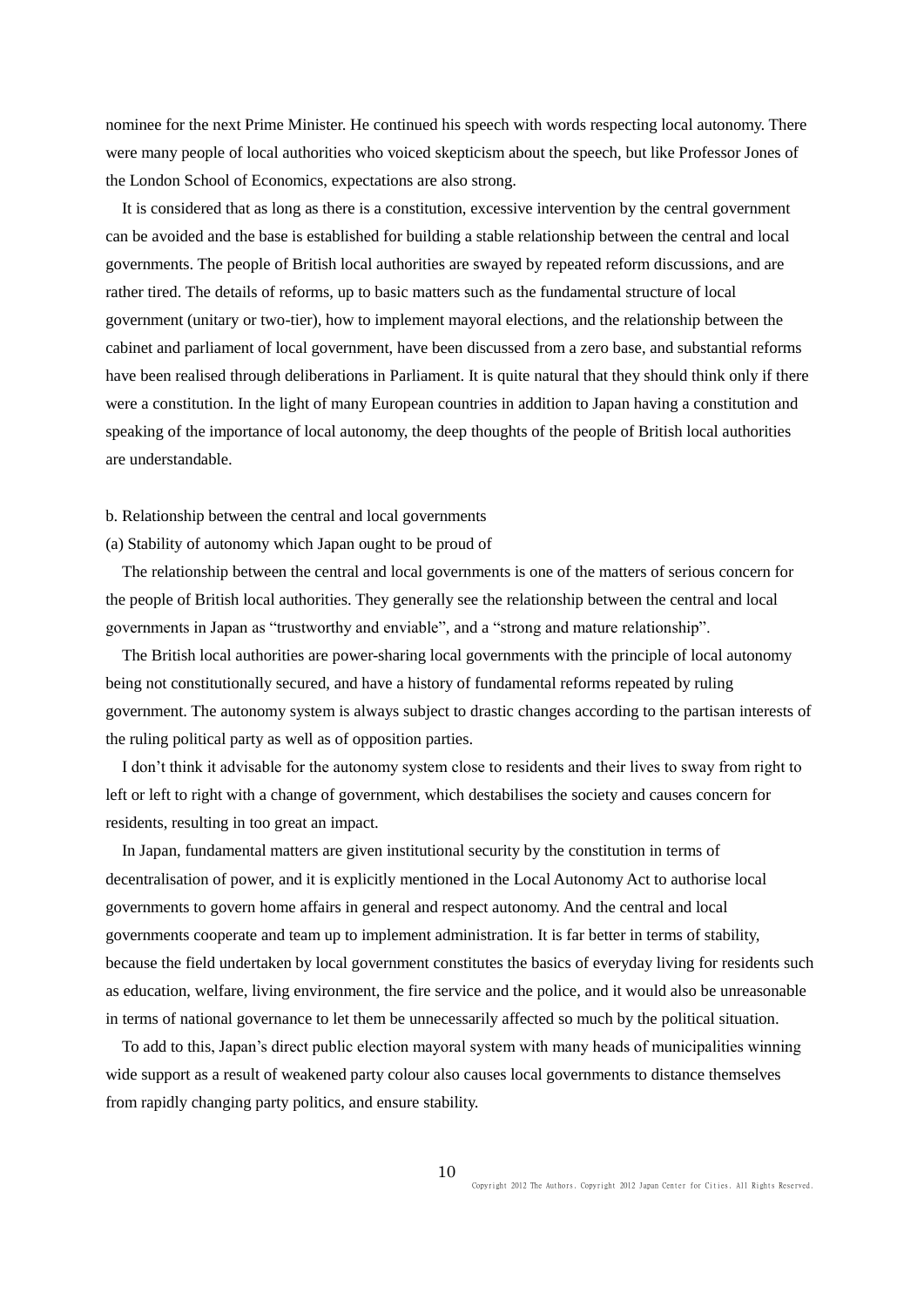#### (b) Flexibility for reforms

This, however, is a reversal of the flexibility for reforms. In the UK, a nation of Parliament sovereignty, policies and systems may be changed according to the requirements at the time and the needs of citizens by amending the laws. For the publicly elected mayoral system, one of the focuses of the current British autonomy system, many people of British local authorities look puzzled to know that the present Japanese system is a constitutional requirement and its amendment requires constitutional amendments. A decision-making mechanism centered on the Councillors of direct public election is their tradition, and they consider a publicly elected mayoral system enforced uniformly by the constitution and imposing constraints on deliberation in Parliament to be an obstacle to flexible measures.

As for the conversion of regional structure into unitary system which is another focus of reforms, in response to introduction of deliberation on the regional system in Japan, they come back with the question "Is it not possible for Japan to abolish prefectures and convert into a unitary system with basic local governments like the British Unitary? Is the regional system really necessary?" At the Forum of the UK-Japan Local Authorities held in Edinburgh in January 2006, many leaders of Scottish Local Authorities raised their hands for questions asking for my explanation. Scotland has already shifted to the structure of a unitary system.

Many were surprised when I said, "Although there is no clear stipulation to prohibit the abolishment of prefectures, it is interpreted in most theories that from the regional structure at the time of the establishment of the Constitution as well as a long history of prefectures, the constitution itself does not expect prefectures to be abolished."

Looking at the actual situations of the British central and local governments, there are no fundamental matters put into statutory form. There is no establishment law of the British Ministries, and once the then-Prime Minister decides to shift to a new ministry system today, it is carried out immediately. I feel the dynamics of party politics, as well as the political culture of placing importance on substance, to select what is most appropriate under the circumstances.

#### (c) Infrastructure for exchange

The people of British local authorities are surprised to know the actual situation of human exchange between the central and local governments in Japan. They look as if it were strange to know that officials of the central government become Section Manager, Department Manager, Vice Governor, or deputy mayor in the form of personnel exchanges, work for the local government, and municipality staff undertakes power administration or important white papers as a member of each ministry of the central government. In the UK, it is not none, but there are few. However, a symbolic personnel shift took place in the UK recently. It was an assignment of the Permanent Secretary of the Department for Communities and Local Government. It has customarily been elected from among the senior officials of the government ministries, but Mr. Kerslake, Chief Executive of the City of Sheffield, was elected this time. From his rich experience in local government, his central role in local government policies is anticipated. Also, there have been more cases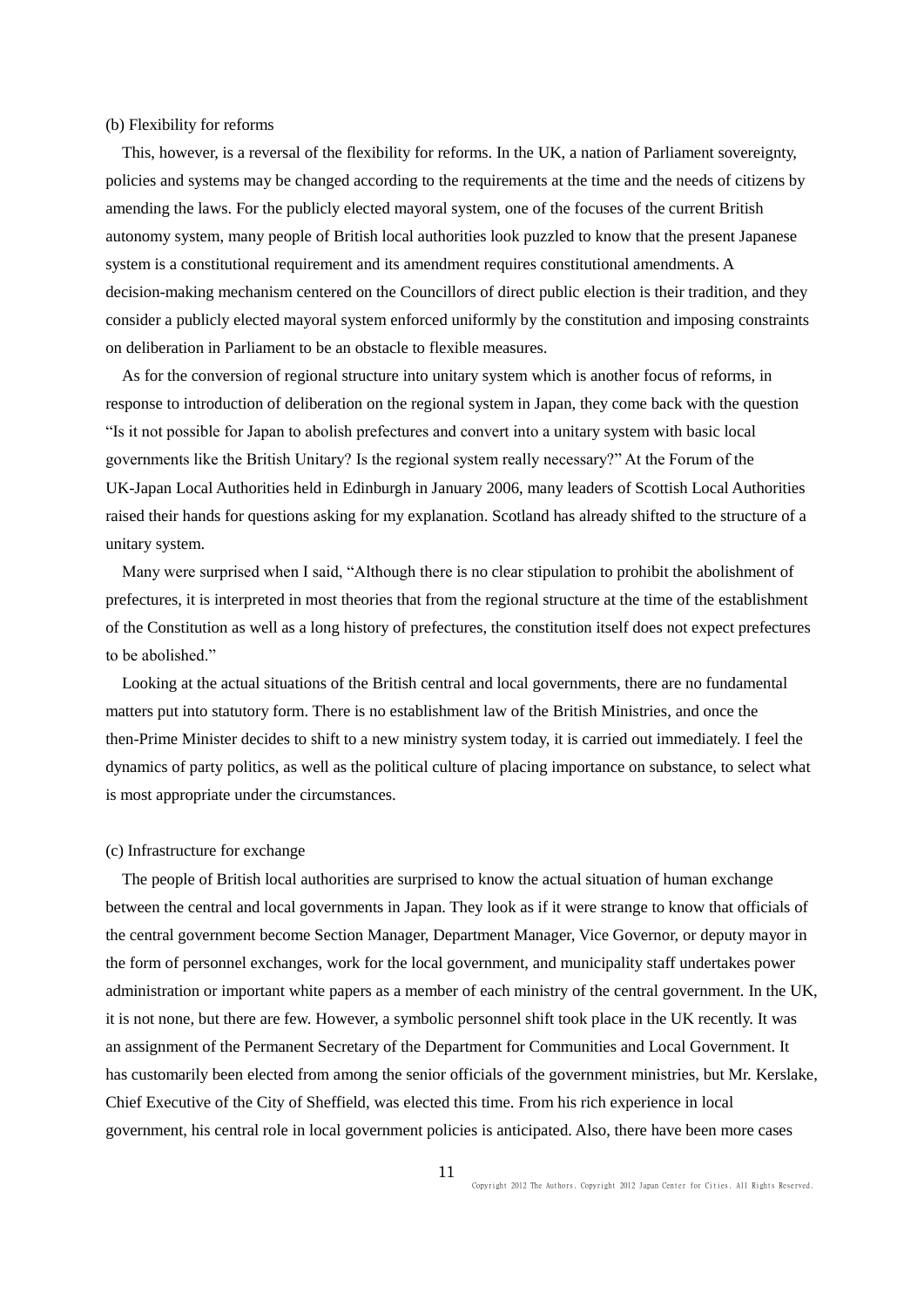where key officials of the central government become involved in the local government administration as an adviser or counselor after retirement. It does indeed show the buds of personnel exchange.

Unlike Japan, no periodic personnel transfer or regular recruitment takes place in the UK. If a vacancy occurs because of internal personnel changes or moving out, a substitute is basically chosen from among the public. The Chief Executive who is the top of those involved in administrative affairs is no exception, and chosen from among the public. Qualifications, technical requirement and experience needed for the job are made clear, and annual income is also indicated. Enough conditions for the right man to apply are established every time. Chief Executives are paid much higher than Members of Parliament, but in the UK, regardless of whether it is central or local government, there is no such concept as "the treatment of staff engaged in public affairs must not be higher than that of politicians". Generally speaking, politicians are traditionally service-minded, and as they have another job, they do not need a high salary. There is a record that Prime Minister Tony Blair was ranked  $86<sup>th</sup>$  in the public sector at that time. Conditions for each job type and position for the right person to apply are reviewed. There is no idea of treating officials uniformly.

### (d) Tense and friendly relationship

The British local governments are always subject to evaluations by the central government and independent organs through administrative evaluation systems such as Best Value System and CPA System. They always face interventions by the central government, due to which a tense relationship continues. On the other hand, local governments highly esteemed for their administrative ability are given specific benefits including easing of audits and inspections, flexible operation of regulations and bolstering of financial support, and a so-called effort reward system has been established (Note 9). Also, through the local government official commendation system, local governments with good performance are given a position and honour as a target for all local governments. This commendation system is not implemented only by the ministry or agency in charge of local governments, but implemented in collaboration with multiple ministries and agencies involved in the particular policy of local government such as education and the police, so local government is therefore praised by the central government as a whole.

c. British local governments in the EU and local governments in Japan – Difference in the world environments surrounding local governments

Unlike Japan where local autonomy is likely to be considered only for home affairs, administrations by local authorities in the UK are in line with the total movement of Europe. The UK is one of the key nations of the EU as well as a main member of the Congress of Local and Regional Authorities of Europe, and ratified the Charter of Local Self-Government which specifies the framework of local autonomy. Consequently, the UK is regulated by the provisions of this Charter in many ways. Also, many UK local governments proactively utilise EU subsidies with a view to promoting development of areas left behind in economic development.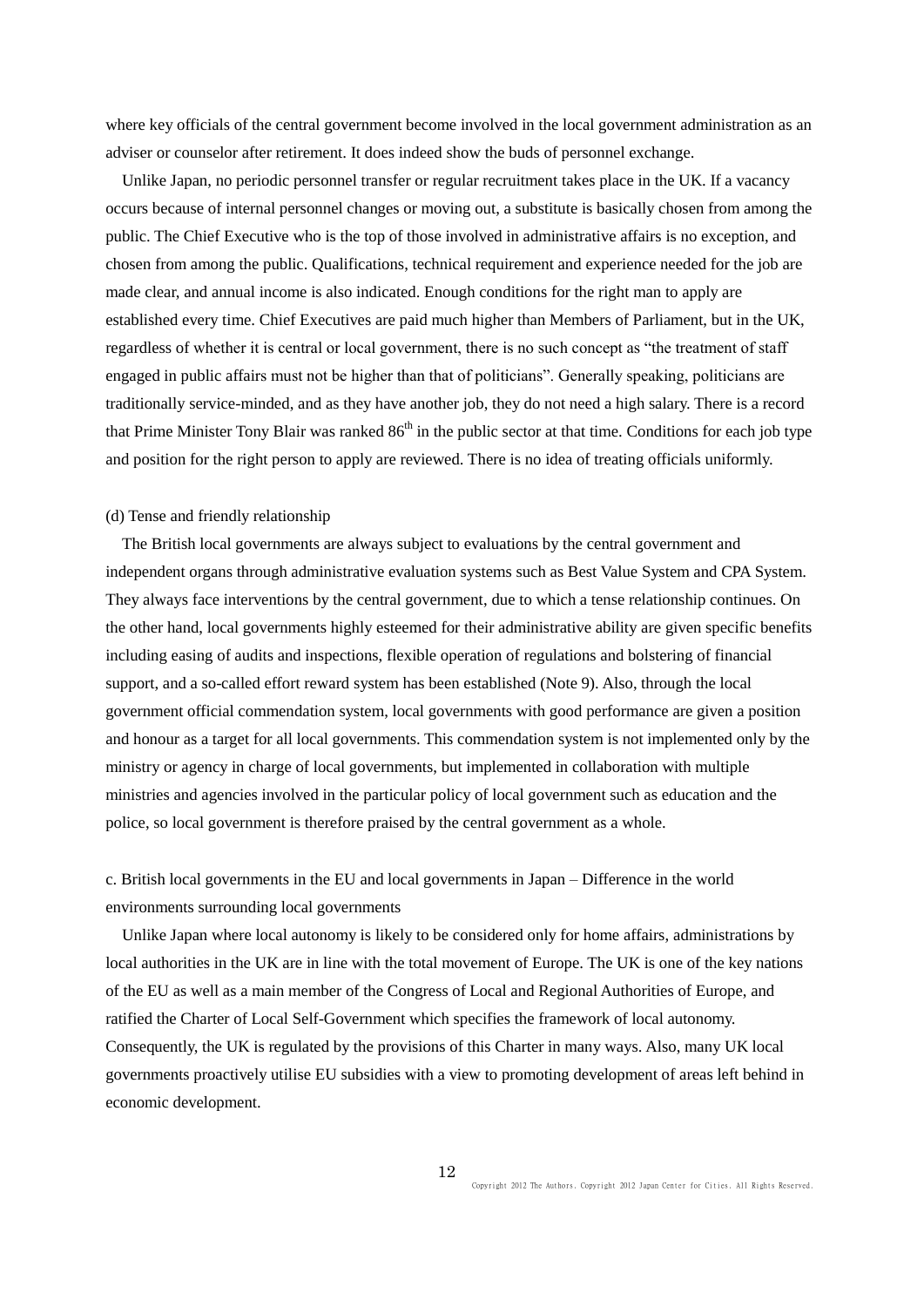d. Big current of reorganisation and reform of wide-area government and wide-area local authorities

At present, there seems to be a big current of local government reorganisation and authority transfer in Europe. In reorganising local governments, it is noteworthy that in connection with the structural reforms of central government, reorganisation and reform of the wide-area organisation positioned midway between the central government and fundamental local governments have become a major focus in many countries including the UK. Deliberations on the regional system in Japan are also positioned in this world current of the times (Note 10).

## e. Transparent process of decision-making and strength of local governments

(a) Strong sense of self-government, the difference in the local tax rates being a symbol of local autonomy In the UK, individual local governments are often asked to express their opinions, and local governments always express their own opinions. For them, autonomy is something to think of by themselves, and not something to be trained by the central government even if any intervention may be there.

Therefore, there is no policy for the central government to lead local governments on their governance such as "Hometown revitalisation – one hundred million yen class (self-driven)" of the Takeshita cabinet of which I was in charge (Note 11). The autonomy of local governments is taken for granted, and the British local authorities consider the reduction of regulatory policies such as deregulation and the expansion of fiscal autonomy such as granting of regional revenue sources to be the means for expanding autonomy.

There is also a strong sense of the difference in the local tax rates being the local autonomy.

The tax and fiscal base of the UK is not so large as Japan, but the people of British local authorities are proud of determining local tax rates every year on an individual local government basis, and they consider the local autonomy naturally produces the difference in local tax rates. Unlike Japan, it seems difficult for them to understand that the tax rates for local governments are eventually the same across the board. There is no such concept as the standard tax rate in the UK.

### (b) Transparent policy formulation process and declaration of intention by local governments

Advantages of the UK are that the formulation process and consultation process regarding new policies are transparent and extremely easy to understand, and new policies are shown by the central government systematically.

The national government shows basic principles of reforms first. Taking the local autonomy sector for example, the government released the policy agreement "10 Year Vision For Local Government" in July 2004. Reviewing respective authorities of the central and local governments as well as their relationship and expressing the view on what local government should be in 10 years to come, it clearly indicated its basic principles. The primary purpose of this agreement was to review the role of local government as a public service provider, and to collect and integrate a wide variety of opinions from every walk of life to see how to fulfill the role. This "10 Year Vision" not only puts together future goals, but also offers an opportunity to exchange free and frank opinions (Blue Thinking) about what local democracy should be like. This was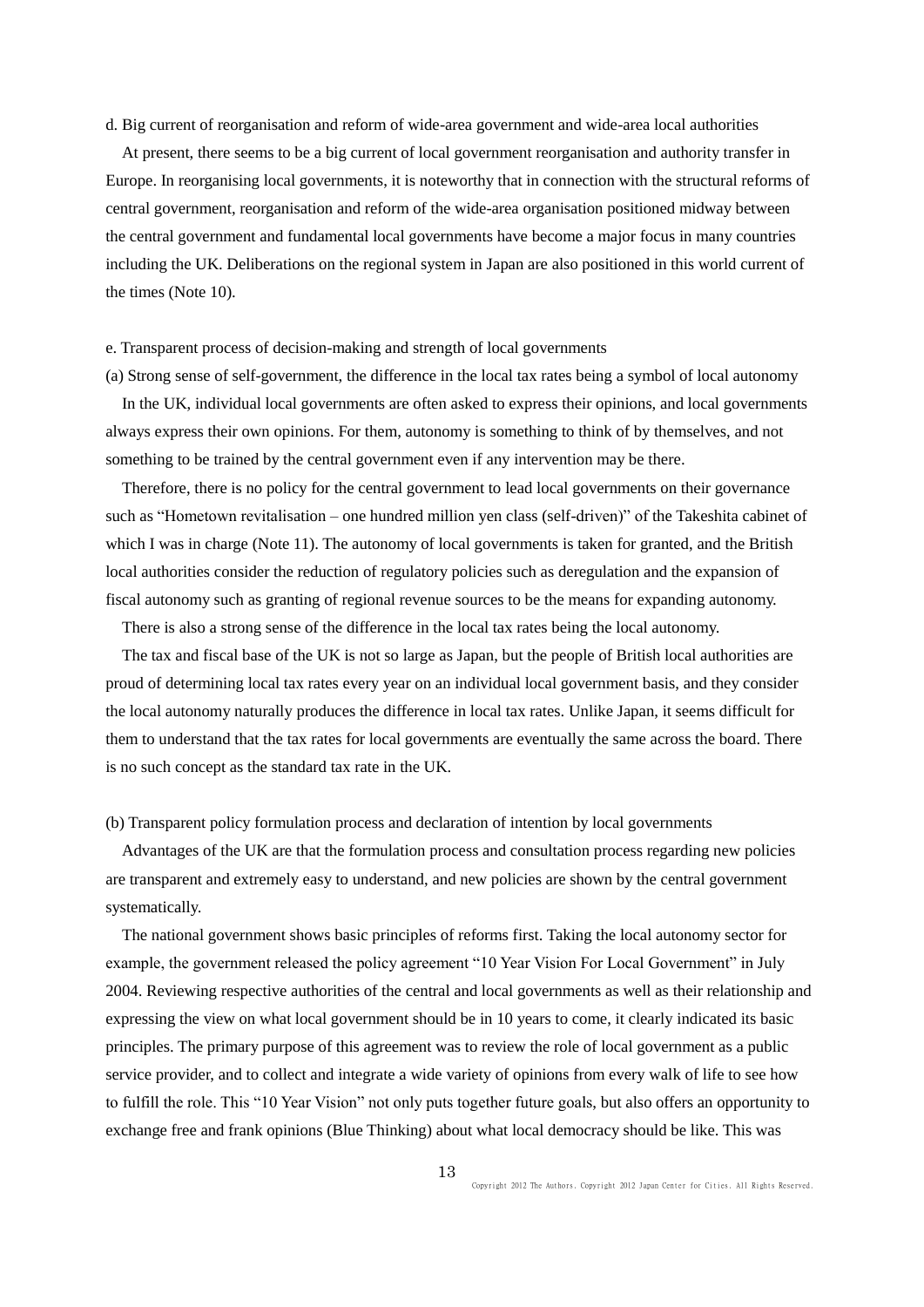shown before the general election to give opportunities to interested parties including local governments, residents, enterprises, etc., to express their opinions quite openly. And in January 2005, the substantiating five year plan "Sustainable Communities; People, Places and Prosperity" was announced as well as its appendix "Vibrant Local Leadership", indicating the significance and role of leadership, and suggesting a vision of the future leader required for the formation of a vibrant local society, and "Citizen Engagement and Public Service: Why Neighbourhoods Matter" to provide a similar opportunity. Later, integrated opinions were reviewed and analysed, and the government policy was defined in a form such as "local government white paper". It is then made into a bill after consultations with relevant ministries, agencies and local governments. Bills are also subject to official consultations in this process with the Local Government Association, an organ in collaboration with local governments, and enacted through deliberations in Parliament.

Thus, without a written constitution, the process of policy formation is transparent in the UK, and government views are clearly indicated as are the opinions of interested parties in their response. The details and outcome of consultations between the government and the Local Government Association are also released officially, which is very clear to the people. Parties also express their opinions from time to time in each process through responsible persons (such as minister in charge of the Shadow Cabinet), and heated discussions take place.

This system in which the central government, local governments and political parties make their stance clear and speak out at the table of consultations ought to be highly-regarded as fulfilling responsibility in their respective positions.

## (c) Role of representative organ of local government

In Japan, opportunities for consultations between the government and municipalities were provided in comprehensive reforms, but it is desirable that such opportunities be secured systematically throughout administrative measures. In the UK, while there is no clear legal stipulation on the consultations between the central and local governments, necessary consultations are taking place from time to time in the process of decision on policies, budget, etc., according to the requests of the local government side such as the Local Government Association. In Europe, particularly in Austria, consultations between the federal government and representative local authorities are legally prescribed in the 1988 Act of the Austrian Federal Constitutional Law on the roles of the Austrian municipality federation and the Austrian metropolitan federation. It is also said to be backed up in Denmark by means of an agreement, etc.

Under such circumstances, Japan enacted the "Act on the field of national and local consultation" in March 2011, and consultations between the central government and representatives of municipalities are to take place under the legal foundation. Japan got one step ahead.

The British Local Government Association assumes a key role in disputes between the central and local governments. Upon intervention by the central government in an underperforming local government, the British Local Government Association mediates between the central government and the local government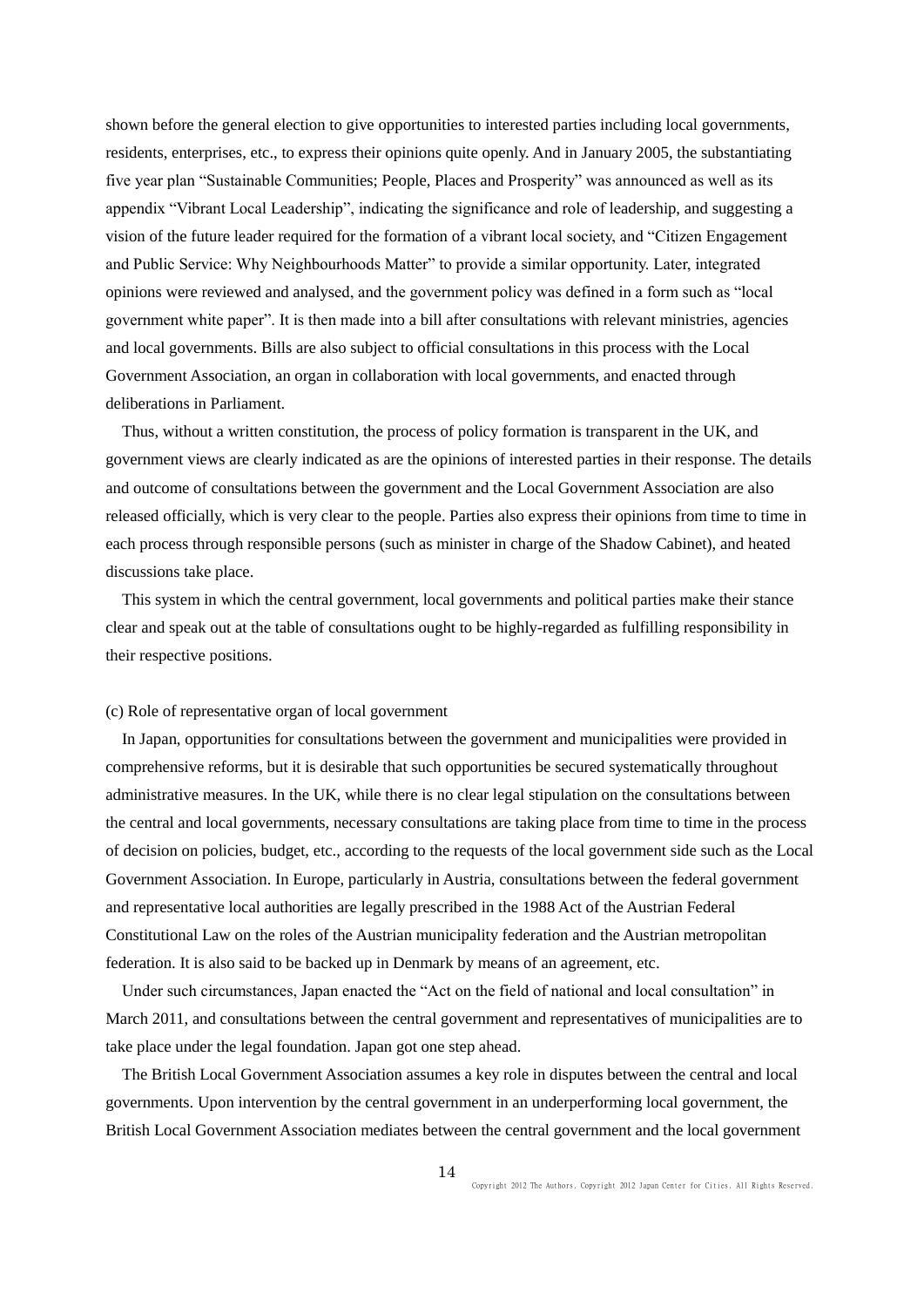concerned, discusses with the central government, and proactively provides the local government with advice and support. Also, upon the actual intervention, the Association notifies the local government concerned of such decision by the central government and supports the local government throughout the course of its improvement plan, participating in the process of legal execution and having wide powers under contracts, etc.

There may come a time in Japan when the six regional organisations also assume an important role in future disputes.

## 3. Decentralisation policy of coalition government

The British local autonomy has the characteristics as mentioned above, but the most significant difference from Japan is that, as a result of party politics, it has gone through significant changes made by the party of the times.

The change of government in May 2011 brought about another reform to local government policies. Of course, there are portions basically maintained, but as a basic stance of the coalition government, the Conservative and Liberal Democratic coalition government criticised the former Labour Party government for promoting centralisation policies, and implemented systematic revision on several important points, showing their intention to make the transition to decentralisation.

## (1) Basic stance of the coalition government

Decentralisation is clearly positioned in the agreement at the start of the coalition government as follows: "The coalition government shares the confidence that 'The era of big government has ended'. It is clear that centralisation and top-down policies have failed. The coalition government is convinced that the time has come for the UK to try to decentralise power. The only way to success is for the government to help people strive for a better living jointly. In short, it is our goal not to confine power and opportunities inside the central government, but to distribute them to the residents."

#### (2) Submission of a draft of the structural reform plan

In July 2010, the Department for Communities and Local Government released the "Plan for the Structural Reform Draft" on policies including decentralisation policy. As was evident in the campaign pledge of the 2010 General Election, despite the past considerable difference in decentralisation and regional policies between the Conservative Party and the Liberal Democratic Party as central parties, this draft reflects the adjustment of past policies of these parties, and is extremely important in its role of giving a new direction, as the coalition government, to the relationship between the central and local governments including decentralisation. This draft may be taken as epoch-making for indicating, in addition to principles, their supportive policy items and schedule, but it also lacks specifics and includes some policy items contradicting each other, requiring further review. The main contents can be summarised as follows: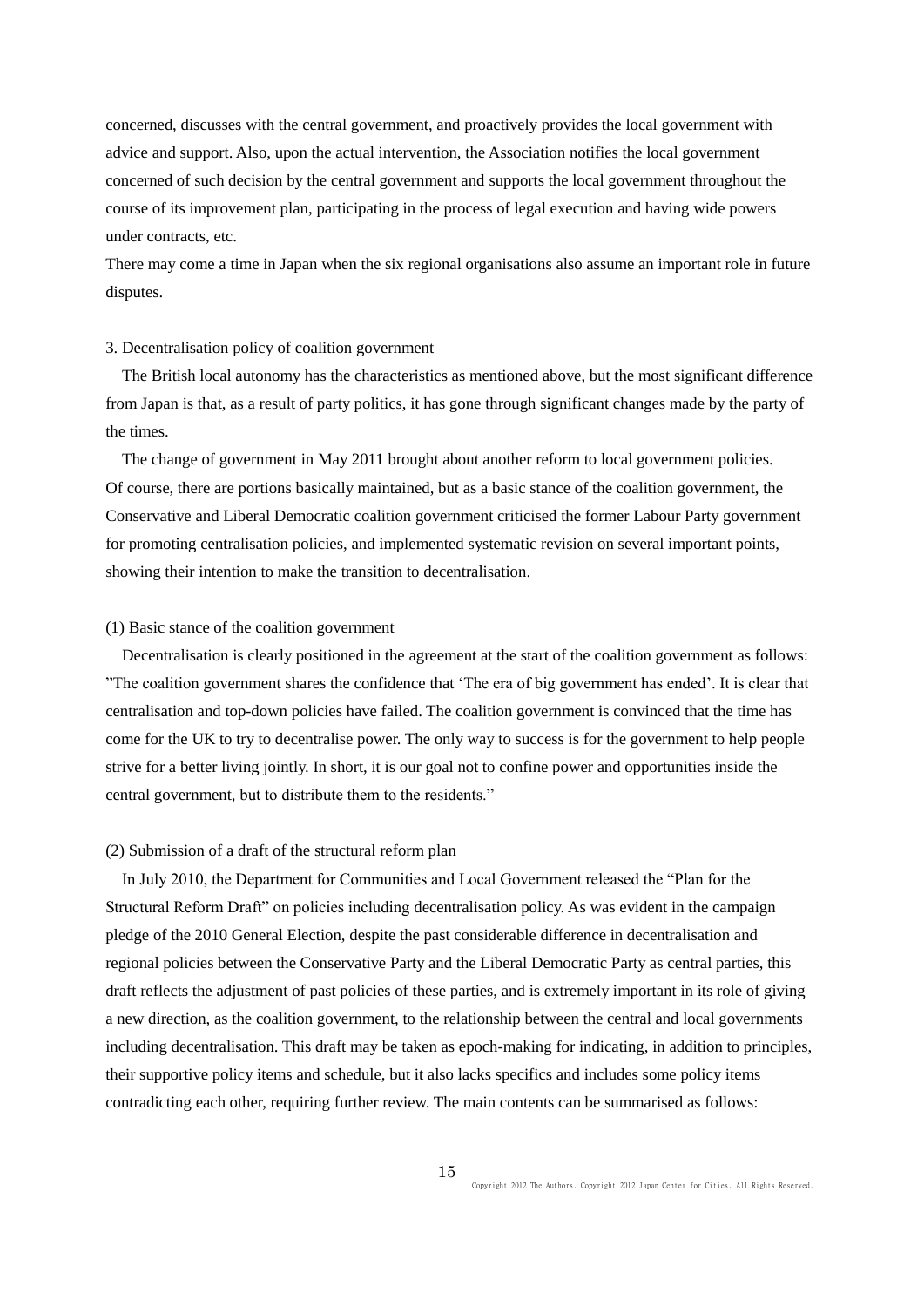#### a. Significance of the draft of the structural reform plan

Abolishing the past top-down goal-setting system by the Labour Party government and excessive intervention of the central government, this draft enables the relevant ministries and agencies to be accountable for the reforms incorporated into the coalition agreement and implement them. The reforms incorporated in the draft reverse the whole past concept of government, and transfers authority from the central government to residents and regional societies. Residents will come to have power to improve public services jointly with the government through a system of democratic accountability, competition, choices and social behaviours in the region.

## b. Goal

The goal is Localism, and a true reform made possible by local residents collaborating in the local community.

Representing the central government, the Department for Communities and Local Government leads the essential transfer of authority from the central government to local residents. By granting people the floor, right of choice, local facilities and ownership of service to a greater extent than before, local decisions will become a part of natural civil life. By increasing transparency of administrative organs, people will know what is being done now, and who is spending public funds for what purpose. People want public service to achieve more for less cost, and we will increase the flexibility of local government to achieve it. This will help residents realise the raison d'etre of local councils and mayors, and the region will be further vitalised by residents and local enterprises.

The reason for the reform is to give people the right to control the decisions affecting them, by themselves. We are convinced that people will be responsible for their own lives. The foundation will no longer be The Big Government, but The Big Society to create a society with stronger family and social responsibility as well as civil liberties. A small government which regained balance will improve people's lives, promote the reforms to flower, and give people the pride of being citizens.

 By removing obstacles to Localism, the central government will implement only what is considered appropriate for its function. The reforms of the central government and public service are already under way based on the principles of Localism, and individual residents, and family, local community and the local government, will ensure Localism and lead to The Big Society. The reforms are achieved by these local people.

## c. Localism and priority policies for the Big Society

The draft of the structural reform plan has a list of specific policies and a schedule. The main policies other than those embodied in the Localism bill are as follows.

(i) Transfer authority as much as possible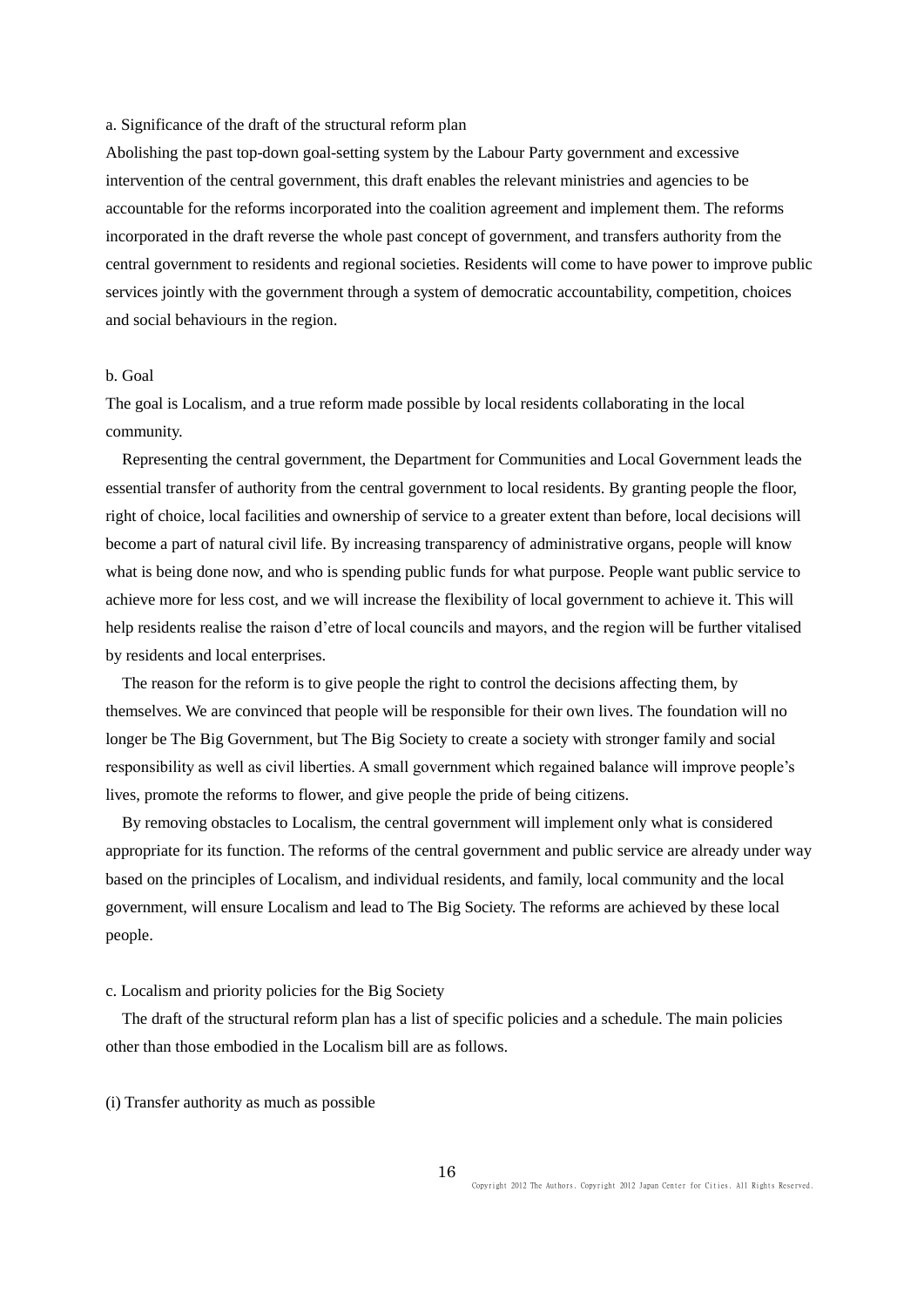Trust residents, and let them control decisions about their own areas. For this purpose, transfer authority closest to nearby residents, facilitate citizen participation, promote ownership by the local society, and remove the burden of inspection on the local government.

To be specific, the first important point is to abolish local government organs. Abolish the Government London Office and also study the abolition of other government local offices in the review plan of expenditures. Also abolish the Regional Development Agency which has been in charge of economic policy, and return the regional plan formulation authority and housing plan formulation authority to local governments. To be abolished also is the Standard Board which has been supervising the behaviours of local councillors.

The second important point is the revival of a committee system of local governments. The type of administration with each committee of local government functioning as an executive organ had been adopted by all local governments in the past, but the system has been limited to small-scale local governments by amendment of the Local Government Act in 2000. Provisions will be embodied in the Localism bill to enable local government to return to the committee system if they wish (Note 12).

The third important point is to cancel the regional reorganisation plan which the Labour Party has promoted. This seems to reflect the intent of the Conservative Party which is against the unitary system (Note 13).

## (ii) Fulfill people's hopes for housing

Simplify and speed up the present housing program, and give local governments the authority to implement strong and transparent incentive measures. Specific measures include establishment of a Local Housing Trust.

#### (iii) Local community to be responsible for regional programs

Give authority to local residents and the community to enable them to implement community renovation by themselves. To be specific, based on the Open Source Planning proposed by the Conservative Party and prior to the passing of the Localism bill, give authority to nearby residents to proceed with renovation of their community, abolish the regional strategy planning powers of the Regional Assembly, etc., through the Localism bill, and return the power to make decisions to local governments (Note 14).

## (iv) Improve accountability

Free local governments from the control of the central government and field agencies, give more freedom and flexibility to local governments, and simplify their finance as well as deregulate, thereby reinforcing the accountability, democracy and participation of the local community.

Specifically, first of all, 12 metropolitan cities of England will be enabled through the Localism bill to implement a directly elected mayoral system in 2012 on the premise of the implementation of a referendum and sufficient examination by local councillors. Secondly, change the system of reporting various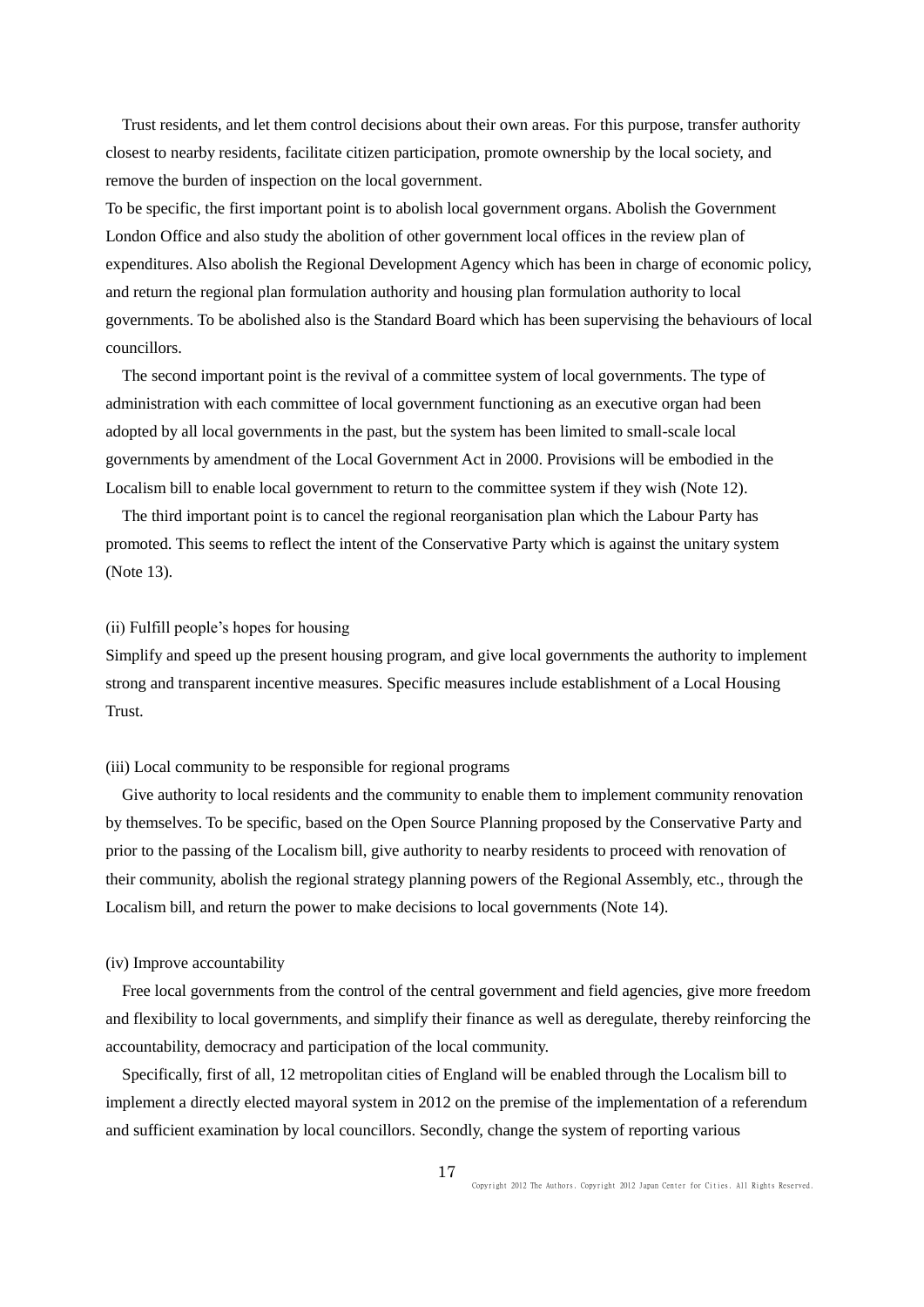information on local governments to the central government, to the system of reporting to local residents, and at the same time, abolish CAA (Comprehensive Area Assessment) and reduce inspections of local governments. Also develop choices for local governments to be released from the platform, regulations, financial system, etc., of the central government.

Thirdly, promote drastic authority transfers and establish fiscal sovereignty in local governments and community groups. Gradually abolish restrictions on how government tied grants are spent by local governments, and authorise to refuse supplemental increases of the Business Rate if it meets the opposition of most enterprises in the area. (By the "Business Rate Supplements Act", wide-area local governments are authorised to increase tax rates with an upper limit of two pence per pound of asset value amount). And what is noteworthy is that through the Localism bill, residents are authorised to implement a referendum on the local issues to be embodied into the neighbourhood plan that is formulated, as well as to refuse excessive increase of Council Tax.

## (v) Secure transparency of fiscal management

By releasing online data on the result of fiscal expenditures, information on who spent the public funds and for what purpose will be given to residents. Specific measures include: announce the performance data of all local governments held by the central government; for items of expenditure, contract and payment over 500 pounds, have local governments prepare to make announcements in a public and standardised format; on the job details and salaries for senior officials of salary class one and up, have local governments prepare to make announcements in a public and standardised format; and authorise councillors to make high salaries of non-elected local government staff subject to the decision of the local council.

## (3) Submission of the Localism bill and its enactment

Based on the draft of the structural reform plan, legal matters were organised, and the bill was prepared. The Localism bill was presented to the House of Commons on December 13, 2010, and a Second Reading was held on January 17, 2011 to enter into practical deliberations by Parliament. After deliberations at the House of Commons and the House of Lords for almost one year, it was given royal assent by Queen Elizabeth II, and enacted as The Localism Act on November 16, 2011.

## a. Principles of the Bill – From Big Government to Big Society

A big society is a natural product of people collaborating for the common good. The best contribution that the central government can make is to transfer authority, funds and knowledge to the people most appropriate for solving local issues such as local councillors, people who look after public services, social enterprises, charity organisations, community groups and nearby residents.

 The coalition government therefore decided to promote decentralisation. This is the greatest scheme that the coalition government can offer to construct the Big Society. A definite decentralisation program is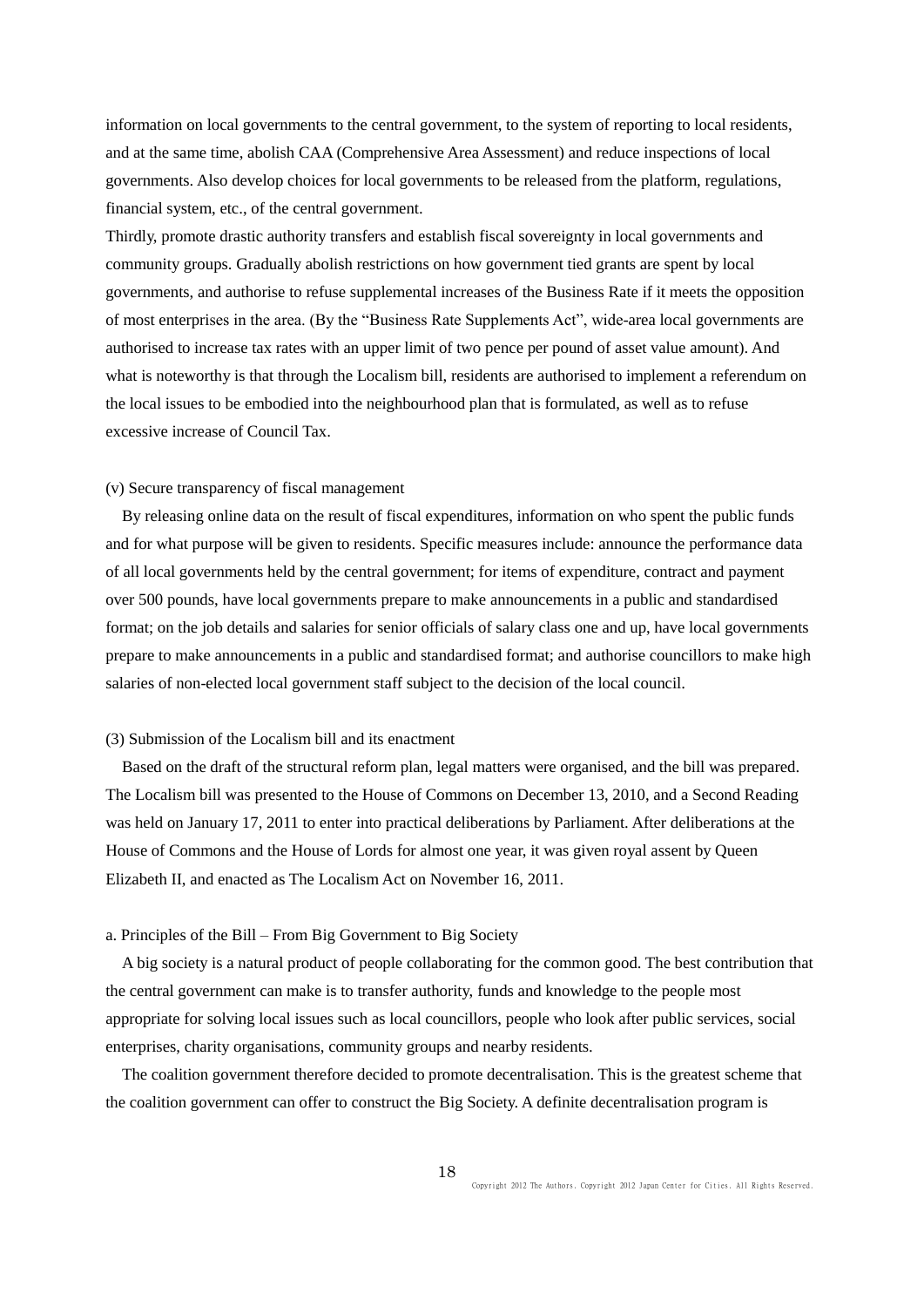required for the transfer of authority to the lowest echelon, and the Localism bill provides an important legal foundation for this program.

#### b. The government promotional system for decentralisation

Decentralisation is not limited to one ministry or agency, but is a task to be tackled with concerted joint efforts by the government under the leadership of Greg Clark, Minister of State for Decentralisation and Cities. The policies specified by The Localism Act will be reinforced by following up on approaches taken by respective ministries and agencies.

 Local government fulfills the following important roles. The first is to become a recipient of the authority to be transferred, and the second is to further transfer that those authority to communities and individuals. (This is called the theory of double transfer of authority).

c. Main measures embodied in The Localism Act

The main details of legislation by The Localism Act are as follows.

(a) Ease government regulation, and try to "Remove the evil of bureaucratism"

I Abolish local policy objectives which have been set by top-down decisions, and respect democratic decision-making by communities. Eliminate a large volume of government documents, and bring plans reflecting regional unique visions to center stage.

II Abolish The Standard Board, and approve the establishment of a new system of self-discipline by local councillors.

III Abolish the current regulation for avoiding a charge of benefiting from the region, which has put constraints on the actions of local councillors.

IV Abolish the Comprehensive Area Assessment (CAA), Local Area Agreement (LAA), and Audit Commission which have been means of local government control by the central government, and were complicated and costly (Note 15).

(b) Give local governments and communities the necessary authority for their autonomous actions

I Give General Power of Competence to local governments.

 This enables them to handle all except matters specifically prohibited by law. This will also enable local governments to formulate and implement policies freely according to particular local needs.

II To save local facilities in danger of being closed, local governments preferentially authorise communities to buy assets so as to enable them to own and manage the facilities concerned.

III Reform the regional planning system to give local residents new authority to develop their own community (Note 16).

(c) Expand the discretion of local governments on fiscal management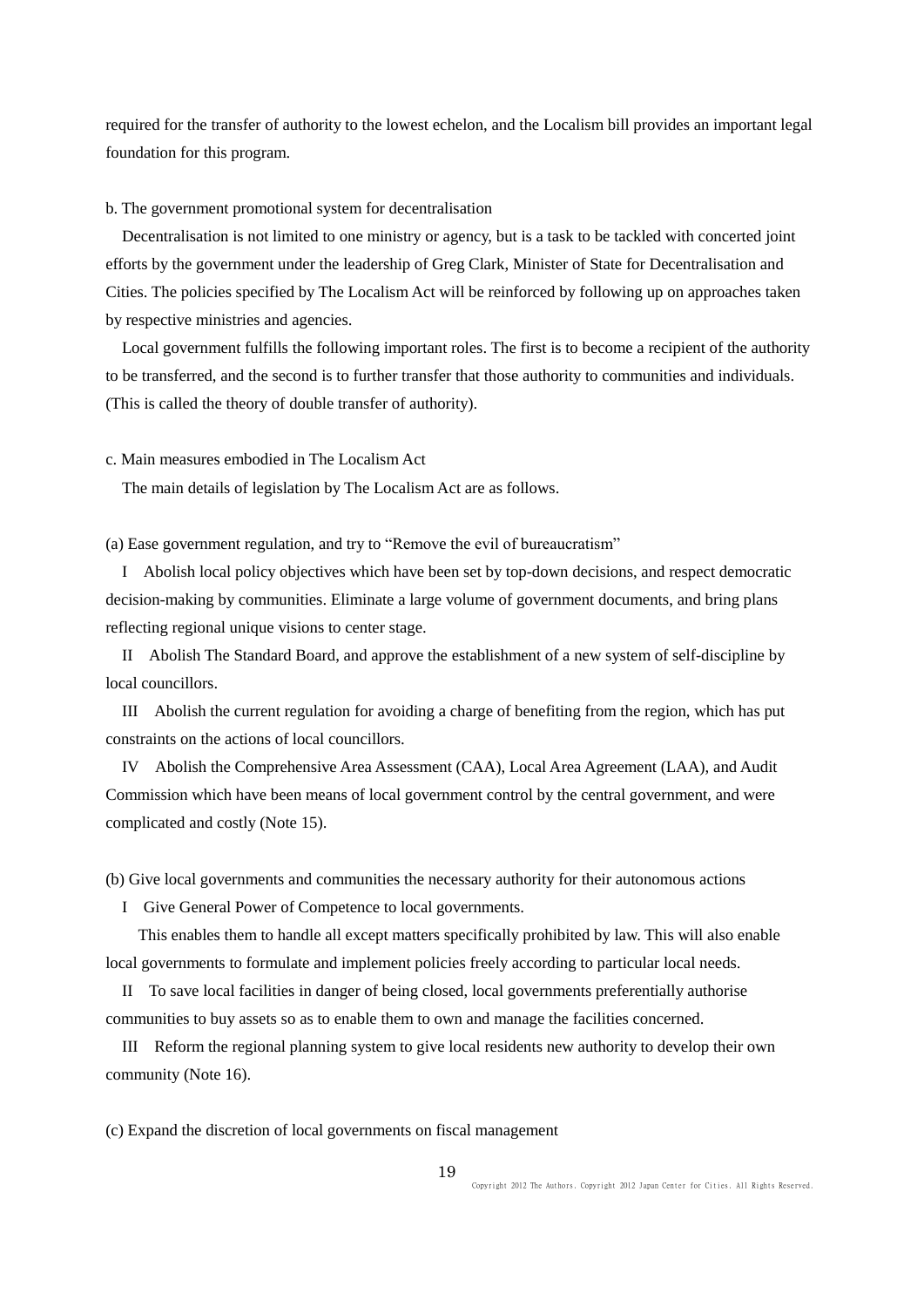I Abolish the upper limit of the Council Tax set by the central government, and as an alternative, give residents authority to implement a referendum and refuse excessive increase over the standard amount.

II To meet the wishes of local businesses, grant local governments the authority to lower the Business Rate by themselves.

III Grant local governments the authority to collect Community Infrastructure Tax, and pass it on to nearby residents.

(d) Increase the variety of supply methods of public services

I Grant the community the right to operate public services in place of the local government. This enables the community to be concerned more with the provision of public services, and respond to the priorities of the region.

II Increase the opportunity for the community to purchase public facilities so that their organs may provide existing and new services by themselves. This diversifies service providers, and facilitates the adoption of inventive methods.

(e) Promote information disclosure for public surveillance

I Build a database to clarify the expenditure details of respective ministries for each fiscal year, thereby revealing cases of extravagance and waste.

II Publicise spending and tender information of all ministries and agencies for 25,000 pounds or more.

III From 2011 onward, local governments must publicise all expenditure items of 500 pounds and more.

IV Similarly, public institutions must aim for transparency of contracts, salaries and information on personnel management. They are also obligated to submit documents defining salary provision policies for senior officials to the local governments every year.

#### (f) Reinforce accountability toward local residents

I Parish is granted the authority to formulate important policies on their housing and commerce in the "Neighbourhood Plan". The opinions of the local community can be reflected by means of a referendum.

II From 2012 onward, the directly elected mayoral system is introduced in 12 cities in England through a referendum (Note 17).

## (g) Enactment of Localism Act and the government view

On November 16, 2011, The Localism Act was enacted following the royal assent of Queen Elizabeth II. Several revisions were made in the course of deliberations by both Houses, but the last one was noteworthy. It was about the expansion of the authorities of cities. Namely, the government was given a Secondary Legislation to grant new authority to eight metropolitan cities other than London (Birmingham, Bristol, Leeds, Liverpool, Manchester, Newcastle and Sheffield, which are called Core Cities) at their request when they formulate economic plans or establish a new City Region. The Local Government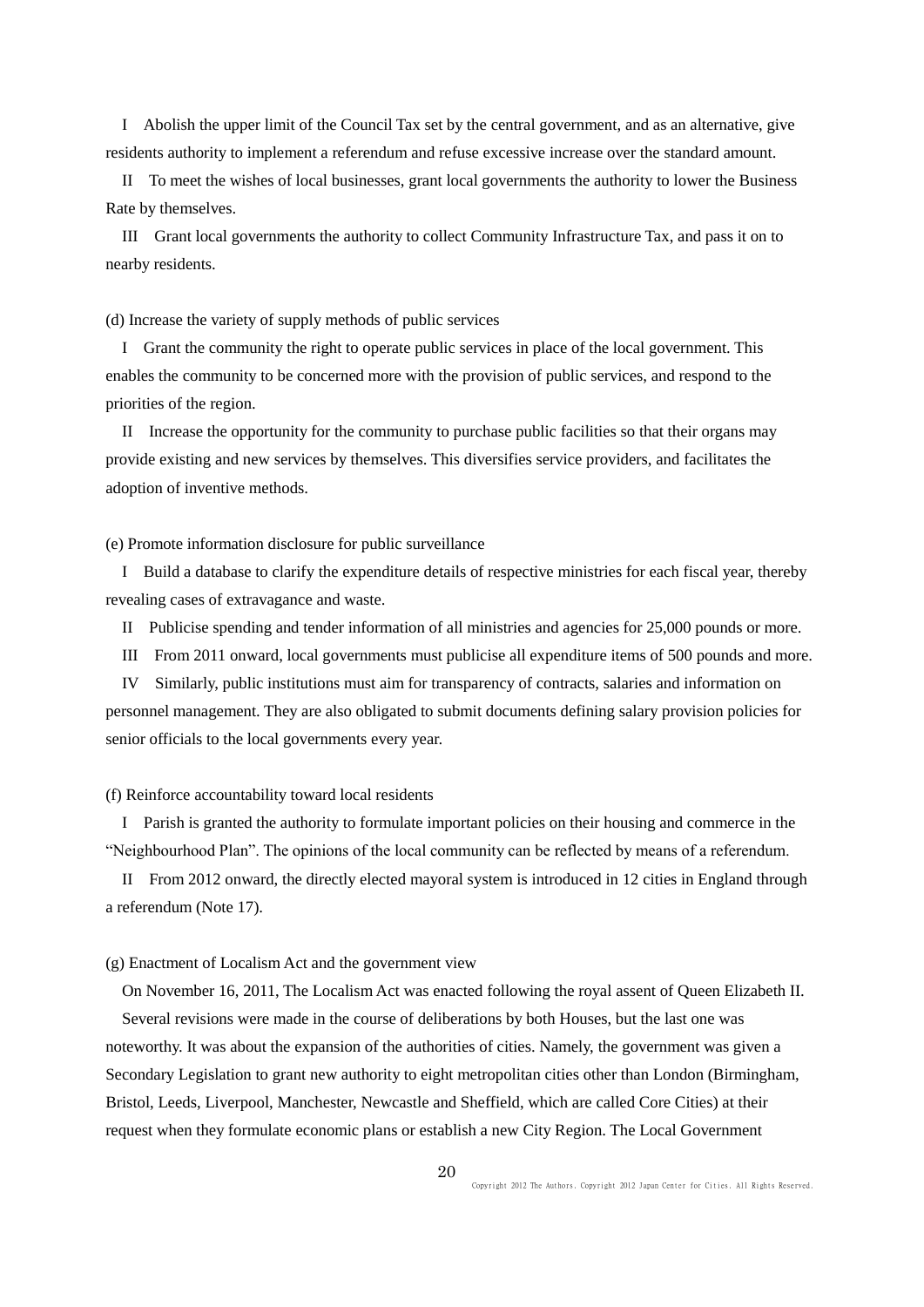Association reacted to this by disagreeing with limiting cities to only these eight metropolitan cities, but the government persisted to the end (Note 18).

On the day of enactment of The Localism Act, the Department of Communities and Local Government issued a statement. "The era under the control of White Hall has ended, and a historic day has come to return authorities to local people. Local governments and local communities are now released from the control of the central government by The Localism Act". Greg Clark, Minister of State for Decentralisation and Cities, also mentioned to a similar effect that "the centralisation system which existed for one century has come to an end, and authorities are now back in the hands of residents, communities and members of local councils". Johnson, the Conservative Party member and Mayor of London (former Shadow Secretary of State for Education) showed approval, saying, "The Localism Act provides substantial authorities to the City of London and 33 Boroughs. The time of excessive centralisation and state standardised administration is now over, and this marks the beginning of new local democracy". Well, will the matter progress in the way as they expect?

### 4. Evaluation of decentralisation policy by the coalition government

We must bear in mind several important points in evaluating the British local system and decentralisation reform.

## (1) Points to keep in mind upon evaluation

It should be noted that firstly, the UK has a big decentralisation and a small decentralisation. The former is an issue of local councils of Scotland, Wales and Northern Ireland, to which Prime Minister Thatcher kept refusing transfer of authority saying that the establishment of regional assembly threatens the foundation of the United Kingdom. On the contrary, the Blair Labour Party government established regional councils one after another, asserting the establishment of regional councils as being indispensable. From their historical background of being absorbed into England with power, national parties demanding independence or autonomy in the region were born, and their power has become stronger since the 1970s due to sending of their members to Parliament. Recently in Scotland, the Scotland National Party (SNP) standing for its independence has a majority of the Scotland council, and their movement toward independence has become even clearer. The same is true with Wales, and the Wales National Party is expanding its power and teaming up with the first party, the Wales Labour Party, to form a coalition government. In Northern Ireland, a long history of battles has finally come to an end; peace was realised; and autonomy was restored. The area is closely related to the independence of Ireland to start with, and the day will come in the future when their move will become more evident.

For successive governments, the most serious political issues have been the promotion of decentralisation and the maintenance of the United Kingdom, which requires extremely difficult approaches such as the extent of authority transfer, and involves the system for electing the members of the House of Commons.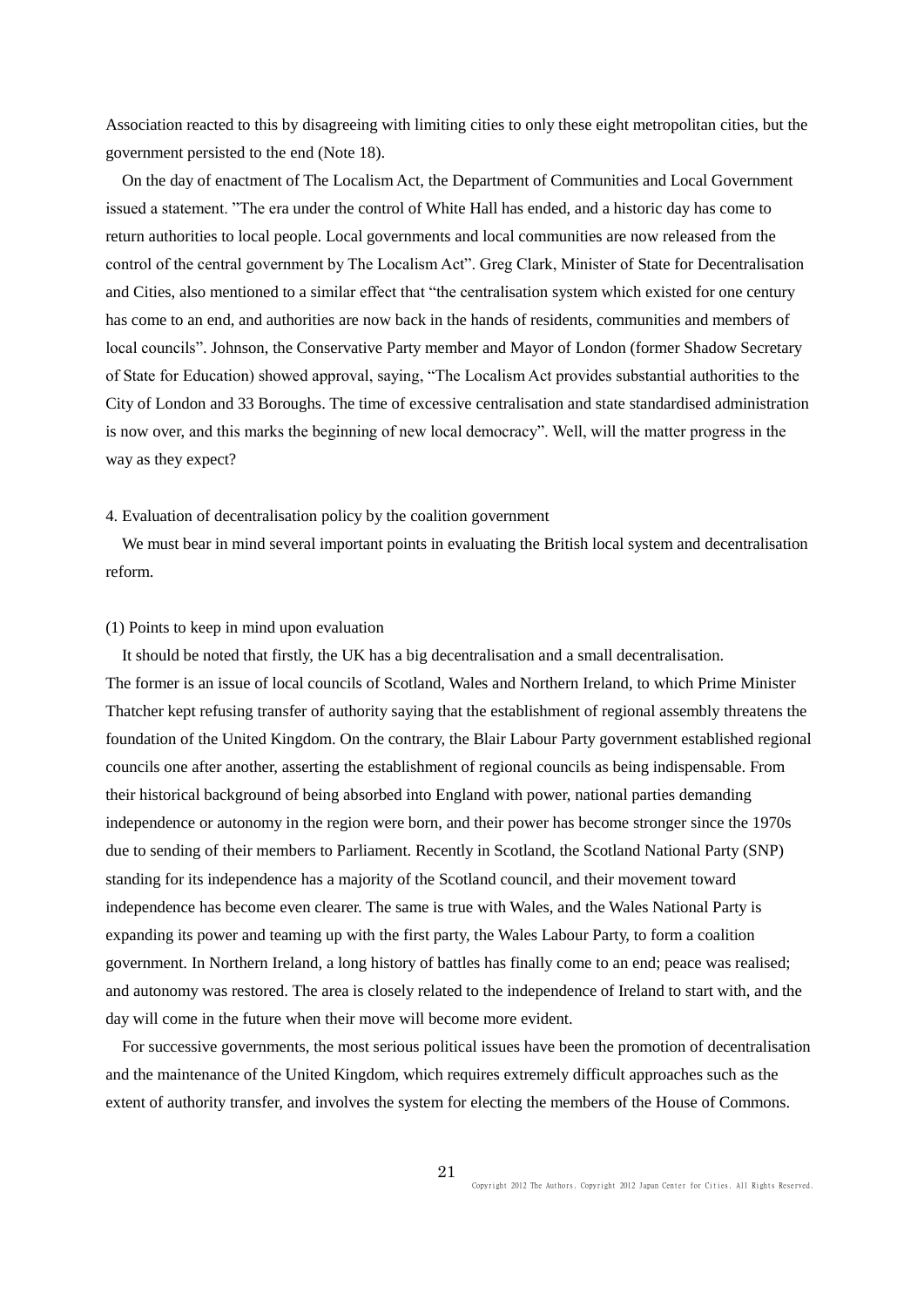The coalition government was fully aware of this, and in response to the announcement of the draft of the structural reform by the Department for Communities and Local Government in July 2011, the cabinet immediately announced the establishment of a committee to review the West Lothian question in connection with the decentralisation. It also announced policies to build a strong relationship between the central government and the local governments of Scotland, Wales and Northern Ireland.

To be specific: (i) start the process of executing the Calman Commission proposal on decentralisation for Scotland; (ii) in the light of the situation in Scotland, further promote decentralisation for Wales; and (iii) to keep in line with the British major systems, review the revision of the Northern Ireland corporate tax rate. This is a problem not found in our country, and the government is obliged to make the promotion of decentralisation policy, and the maintenance of the United Kingdom, compatible.

The small decentralisation of the latter is the decentralisation within England, but the situation is quite similar to that of Japan. Nine regions are similar to our prefectures, and the relationship between basic local governments and wide-area local governments is also similar to those between our cities, towns, villages and prefectures.

Also, the UK has an issue of urban renewal as a result of authority transfer to big cities, and is groping for a collaborative policy with neighbouring local governments with the City Region as its core. This is somewhat similar to our area independence resettlement plan and the system of metropolitan areas (Note 19).

Secondly, the difference in the situation of party politics needs to be taken into consideration. When speaking of institutional reforms of the UK, the interests of the two major parties, the Conservative Party and Labour Party, must be taken into account. Certainly, their regional policies toward the central government are similar to ours in terms of local democracy, but the controversy as to whether to adopt a unitary or two-tier regional structure is largely affected by the situation of parties ruling each local government.

The importance of local autonomy seems to have been established in Japan with a view that stable local politics are the basis of stable national life. In the UK on the other hand, as seen in the confrontation between the Thatcher Conservative government and the City of Liverpool (garbage was left uncollected for a long time in Liverpool, blaming the central government policy of rate capping for preventing increase of the local tax rate. The Conservative Party finally deprived the city council leader of its status), as well as that between Prime Minister Thatcher and Ken Livingstone of the Labour Party, Mayor of London, on the abolishment of Greater London (which resulted in the abolishment of Greater London), fundamental matters of the regional system are directly affected by the political confrontation. All conflicts of power between parties in the Parliament have made local politics unstable, and resulted in repeated reforms of the regional system.

Thirdly, it is about the power of British local governments. Local governments are given general power of competence by The Localism Act, and the people of British local authorities have welcomed this. However, they only have Council Tax as their independent revenue source which accounts for only 25% of total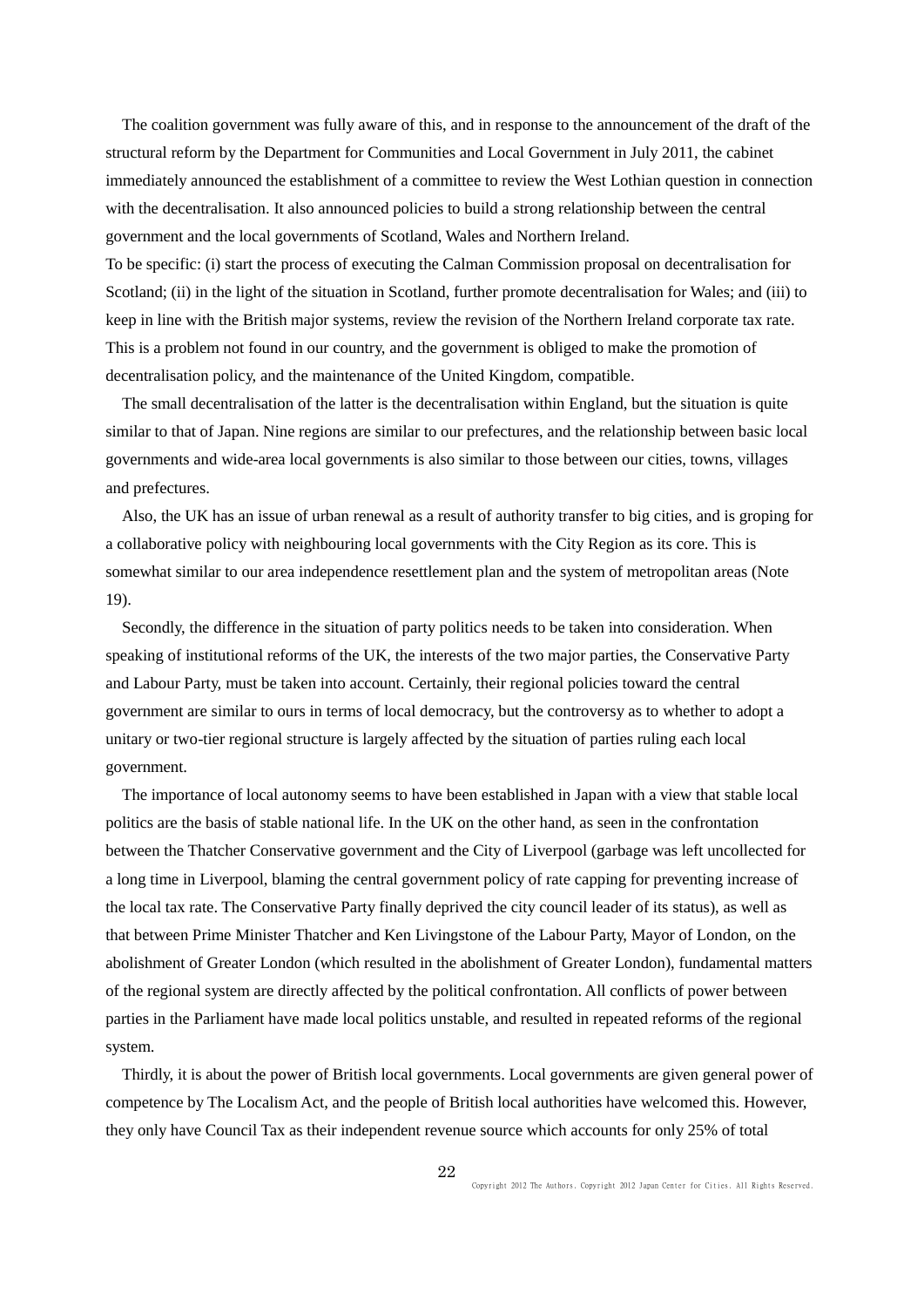revenue. This means that, even if they are given general power of competence, they have no alternative but to depend on the state for supporting financial resources, and the issue of the distribution of revenue sources must be resolved. It must also be noted that the general power of competence exclude matters prohibited by the state, and local governments are not allowed to impose any new taxes.

Fourthly, it is about the transfer of authority. The Localism Act has shown what the New Public should be, including the deregulation of the state, abolishment of specific grants, reduction of standard goal-setting by the state, and collaboration with private and volunteer organisations, all of which are considered to be common to us. We must bear in mind, however, that the case of the UK is under the theory of double transfer of authority from the state to the region, and then to residents.

It is not a battle for authority between the state and local governments, but a means to change residents from being recipients of services to their principal. In the past, as a result of prioritising administrative efficiency over local democracy by administrative reforms, the size of local governments has grown to be the world No. 1, making the distance between residents longer. It is now being attempted to shorten the distance by strengthening the authority of local communities and volunteers. The expansion of authority in parishes should also be considered a part of the policy (Note 20).

Fifthly, it is about a referendum system. The UK under the parliamentary democracy makes it a principle to have decisions made by representatives, and a referendum is quite an exception. Therefore, a referendum always required legal grounds and has been implemented for voting on participation in the EU and revision of the election system for the state, on the establishment of a local council for the region, and on the introduction of a directly elected mayoral system for local governments. By The Localism Act it is to be used to veto excessive tax hikes instead of abolishing the policy of controlling the tax rate increase of local taxes. This is something totally different, and has come to control the tax rate decision which should be under the control of Parliament, paving the way to the involvement of residents on individual matters. It has been debated also in Japan whether to approve the request for formulating ordinances on regional tax, but further sufficient deliberations will be necessary as to how to position the relationship between the council and residents. However, in the case of the UK, it was the capping authority that the government transferred to residents, and it is different from our situation in that it has an aspect of authority transfer from the government to residents (Note 21).

Sixthly, it is the expansion of the directly elected mayoral system. Although this directionality has been shown since the Blair-Brown Labour Party cabinet, there were still strong oppositions among local councilors, and a referendum was not likely to win a majority, resulting in implementation by only 13 local governments. Then, the coalition government forced amendments to directly introduce an elected mayoral system in 12 metropolitan cities such as Birmingham and Manchester. It is still doubtful whether the scheme will win a support in a future referendum. A referendum to vote on whether or not to introduce a publicly elected mayoral system has been implemented in 38 local governments so far and rejected in 25 local governments. All of the referendums have met rejections since July 5, 2008. Japanese intellectuals seem to regard the increased opportunity of elections in connection with resident self-governance as development of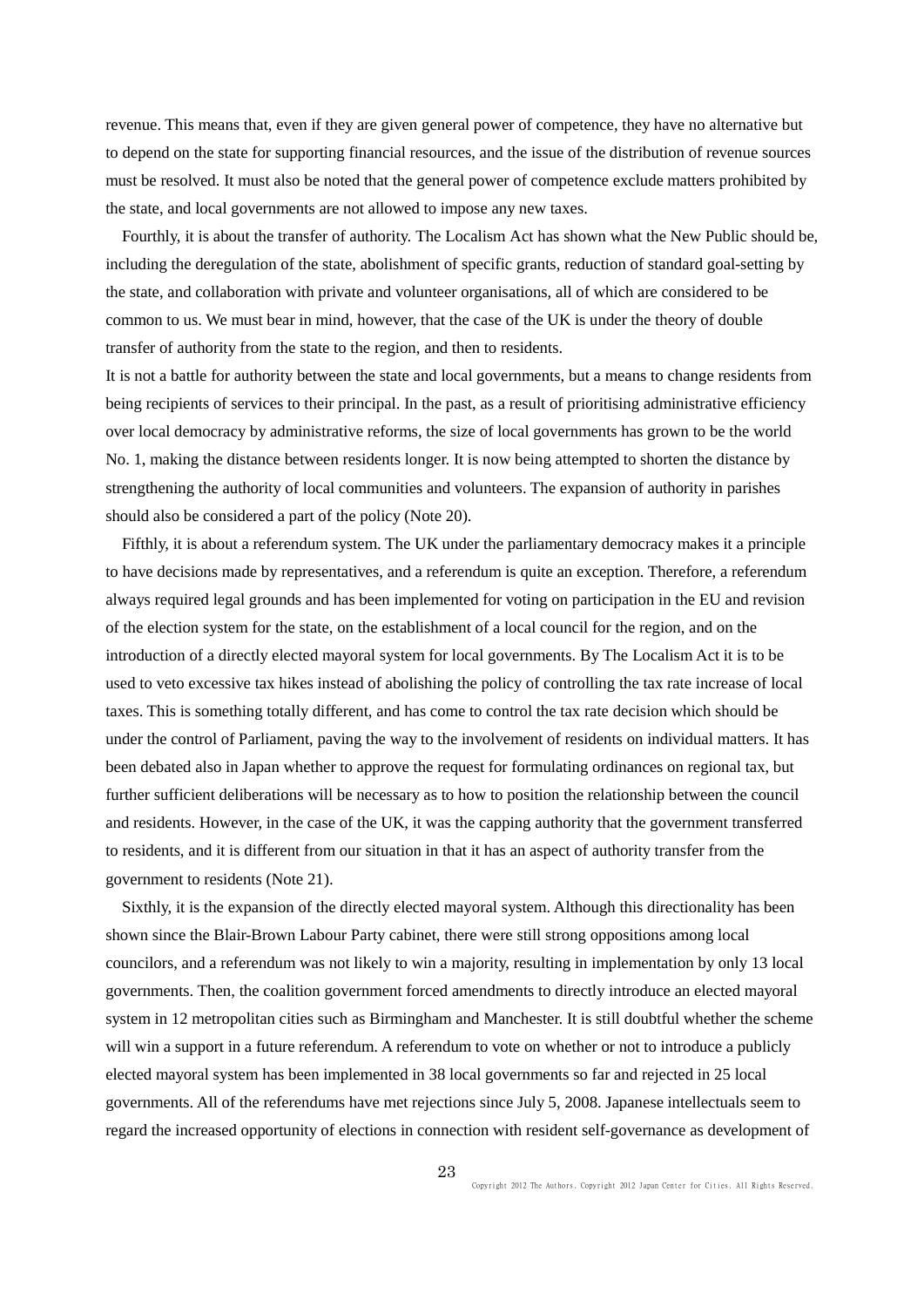autonomy, and they think residents will show their approval of the increased opportunity to reflect their opinions. However, it does not necessarily mean this in the UK. The reasons are: (i) the principle of indirect democracy has become popular and now that residents elect councillors as their representatives, they think it natural that their Leader be elected smoothly in the parliamentary cabinet system; (ii) direct elections tend to be affected by popular persons with little political competency or people may be carried away by a certain mood, and because of a small constituency, some candidate with extreme ideas may be elected; and (iii) there are too many elections like General Elections, European assembly members elections, borough/city/ metropolitan-district councillors elections, town and village councillors elections, parish elections, and residents feel somewhat exhausted. Not only local councillors but also residents and those of the mass media appear to have similar opinions, and this is a different aspect from ours.

Seventhly, it is a fact that a conflict between the leader and assembly which is becoming problematic in Japan is not likely to occur in the UK.

In the UK, councils were local governments to begin with, and the council was both a legislative organ and an executive organ. The Secretariat is to assist the council in its organisation and it is a unitary system, so to speak. As a result of the amendment of the Local Government Act in 2000, this council committee type is now allowed for only small-scale local governments with a population less than 85,000 (42 local governments) and yet, as a system to form a cabinet, the status of the leader of the ruling party in the council representing the executive organ of local government ("leader and parliamentary cabinet system" of 299 local governments) is overwhelming. The system of electing the leader directly (mayor and cabinet system) has not been supported by many councils, and even if supported, it was more often than not that the introduction of a directly elected mayoral system was rejected by a referendum (Note 22). This would be because there are many people who think local government management under the parliamentary cabinet system has been established not only in the central but also in local areas of the UK, and electing mayors separately from the election of councillors will result in confusion. The Blair-Brown Labour Party government and the present Conservative Party and Liberal Democratic Party coalition government both considered that leaders directly elected by residents could exercise stronger leadership, and anticipated a debut of directly elected mayors especially for the solution of problems in metropolitan areas. The directly elected mayoral system was adopted for the first time in the capital city of London, and under the Labour Party government, Ken Livingstone with his strong personality left achievements as symbolised by a successful bid to host the London Olympics. However, he had a feud with Prime Minister Blair, and they opposed each other in the same party. The Localism Act is trying to make 12 metropolitan cities the same as London, but it may cause clash antagonisms between the leader and council as seen in Japan. (It may not necessarily be appropriate to express our system as a two-tier representation). In the face of a conflict of policies between parties in the UK, clash antagonisms are feared between the leader and the council in the operation of local government if the leader is not from the ruling party of the council. The reinstatement of past council committee type and the amendment to enable not only small-scale local governments with a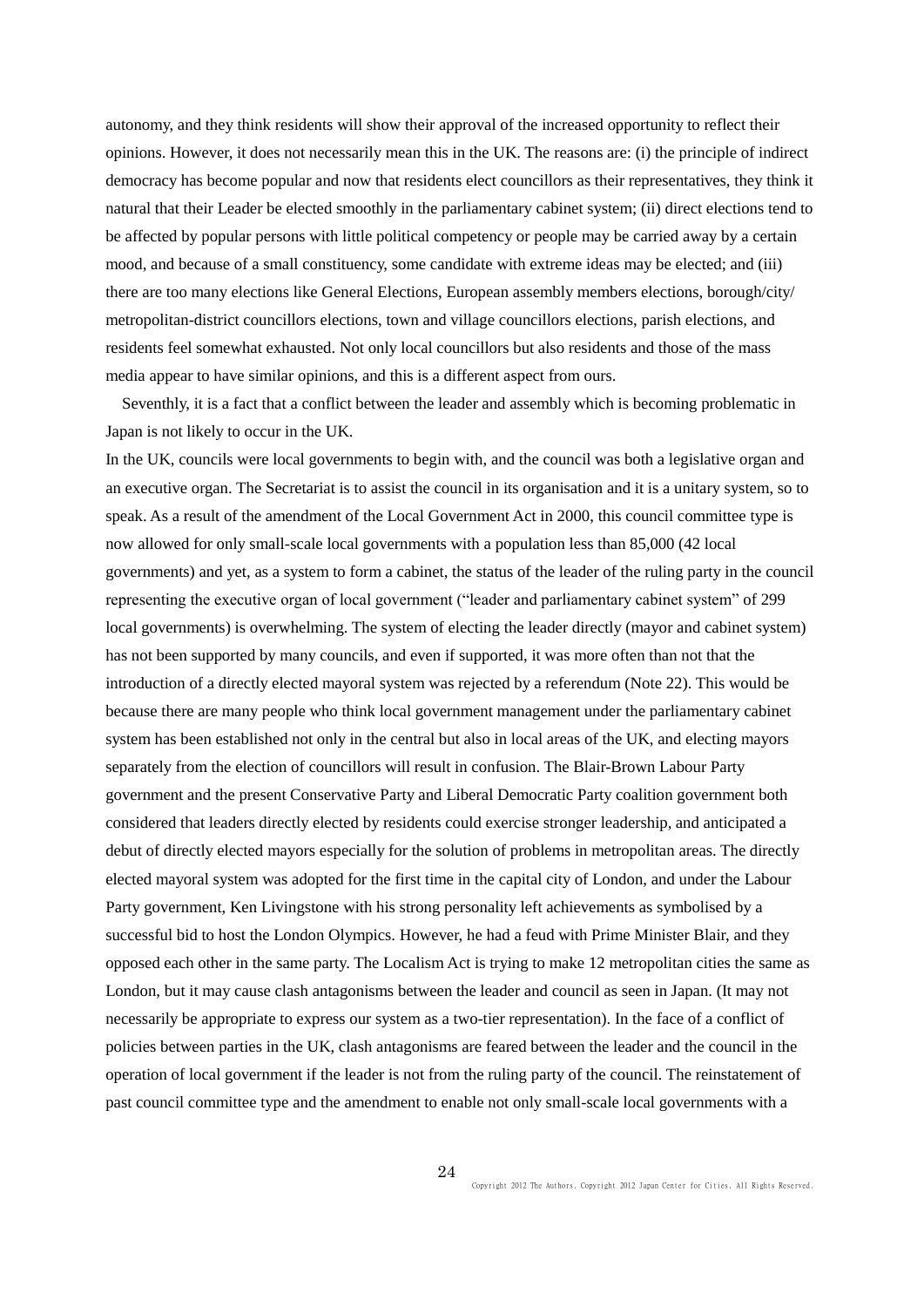population less than 85,000 but also other general local governments to adopt the scheme, may be the result of taking the situation of the British local politics and the intent of local councillors into consideration. Eighthly, it is the abolition of field agency. The Localism Act intends to abolish the Government Regional Office, Regional Development Agency, Regional Assembly, etc., to expand powers of local governments. Also to be implemented are reforms in the same direction as ours such as the basic abolition of specific grants and the reduction of state supervision, and its effectiveness is anticipated. However, it must be noted that authorities including those of field agencies were taken away from local governments, and they are just returning to where they were. In addition, we must not forget that, for a wide area administration by local governments, policies such as City Region and partnership policy are indicated to maintain a wide-area function by strengthening of collaboration measures between local governments (Note 24).

Ninthly, it must be noted that the councillors in the UK are basically unpaid. Until 1911, the members of Parliament in central politics were also without pay, and it is the same even today in the House of Lords. The members of the House of Commons are paid but only as much as officials at the level of assistant division chief, and their philosophy still remains as politics equals service. It is particularly evident in local politics, and local councillors are basically without pay. Councillors have their separate job, and that is the reason why council meetings are held from the evening toward the night. The idea of "local self-governance is serving the local community" remains firm in the UK, and councillors seem to be proud of such a status.

Tenthly, it is about central control. Unsuited to the expression of the Homeland of Local Democracy, the UK is under extremely strong control by the central government. As mentioned earlier, Prime Minister Thatcher fired a senior councillor of the City of Liverpool. The state minister in charge is given a last resort to fire staff and councillors of local governments through necessary procedures in the event that the local governments, making it their mission to serve the people, cannot fulfill their duty despite their efforts for independent reconstruction on their own. In this instance, it is premised that there is an appropriate administration assessment and the external assessment system is functioning, which is said to be the world's best. In fiscal aspects, the upper limit of local tax rates set by the government symbolised by Rate Capping and other control measures including inspections by the government and external organisations, pose a profound threat to local governments. Also, the description of the UK refers to the abolition of the bond issuance permission system by the 2003 amendment of the Local Government Act, and introduces a shift to a self-discipline system called Prudential Borrowing. Even if it is formally so, one should know that it is extremely difficult to oppose the intent of the central government through working out revenue support grants and loan resources of the Public Works Loan Board. In the light of only a 25% independent revenue source ratio, the control of the central government should prove effective. In short, the carrot-and-stick system is firmly in place, and underperforming local governments are given more inspections and less grants while local governments with good performance have inspection omitted, grants increased and performance commended.

In the local tax system, the Business Rate which used to play a role in local tax was made a national tax despite the strong opposition of local governments. Later, no matter how loudly local governments voiced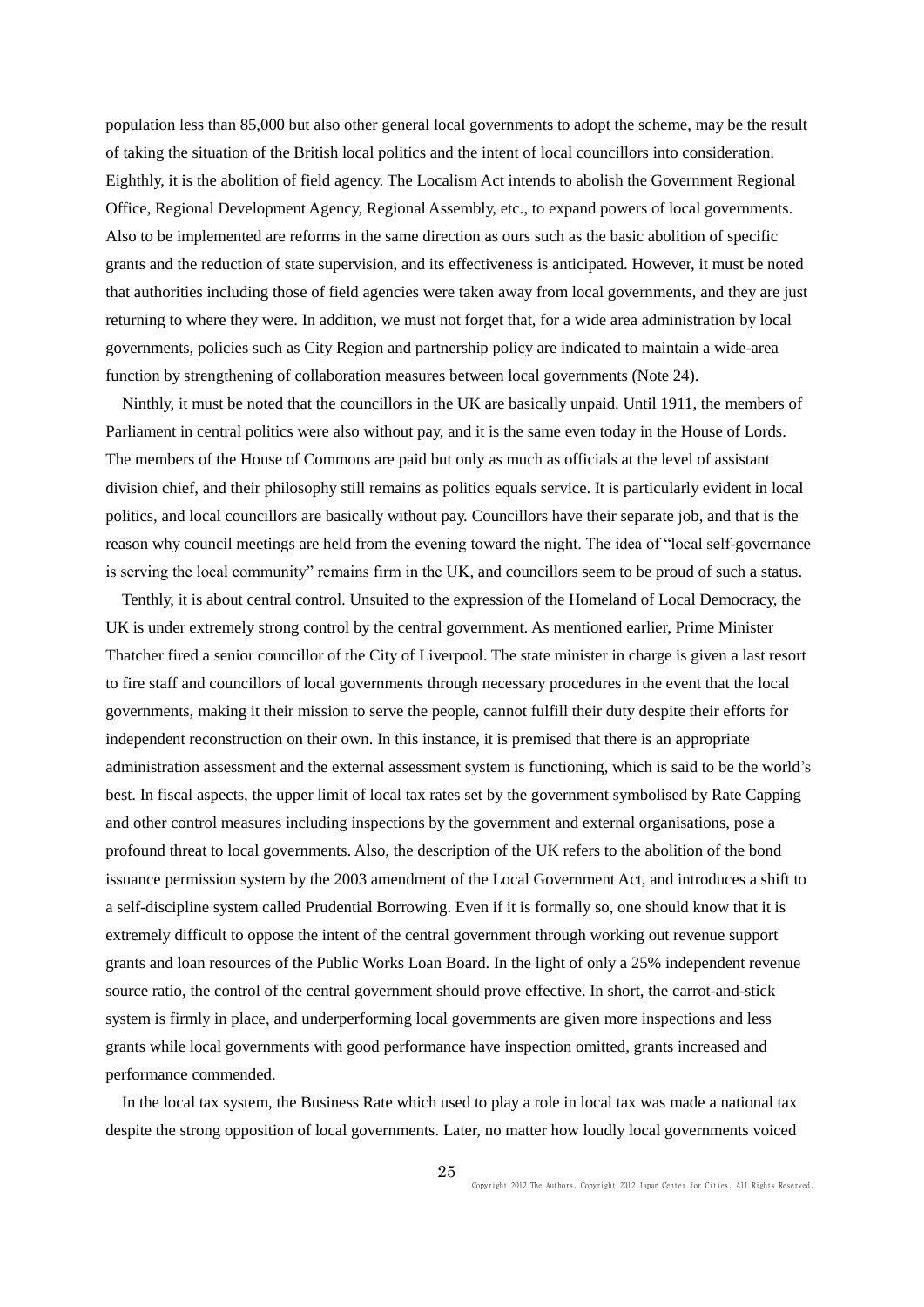its return, what the Labour Party government did was to show some compassion for the redistribution of a national tax. In The Localism Act on this occasion, the coalition government granted local governments the authority to a lower Business Rate at the discretion of the region, but they still hold firm to the national tax (Note 25).

In Japan, due to the institutional security guaranteed by the Constitution, what is against the principle of local autonomy cannot be implemented even under the law. It is quite unlikely to intervene in the authority over personnel issues of local governments. What the central government can do at the most is to enact laws to impose a bond issue-limit on local governments by financial means, and give administrative guidance accordingly. It is difficult to implement differentials in the amount of grants, frequency of inspection, etc.

#### (2) Total evaluation of British local autonomy

Reviewing what I have disserted, it is understandable that British local governments call themselves "the last colony of the British Empire." For the UK where transformation including the basic structure of local government takes place frequently, it is a surprise to know that Japan has maintained the two-tier local structure since the Meiji era, and the number of prefectures has remained the same except for the special case of the reversion of Okinawa.

On the other hand, however, it is still the homeland of local democracy. We must not forget the history of British local governments, the pride of their staff, and how they have spoken out and argued with the British government. To add one more example, there are national grants as a yardstick to measure central control, but talking about flexibility with these formal figures alone may cause misunderstanding. The specific grants of the UK are not those of Japan tied up under the Act for Normalisation of Grants. Those specific grants distributed to local governments by each ministry are of course regulated by their objectives, but a certain flexibility is allowed for local governments as shown in the adoption of a calculation formula most appropriate to the characteristics of the region, thus trying for authority transfer the closest to the executing parties.

Considering that a formal comparison of foreign systems may cause misunderstanding, I tried to make the comparison as practical as possible in this paper. As mentioned at the time, while it is true that the central government has centralised control over the distribution of roles, the tax revenue system and other items, evaluation is also possible from the perspective of placing emphasis on local autonomy, and I think both views overlap.

As I mentioned in the practical comparison and analysis of the magnitude of power and sharing of roles by local governments, there is a clear sharing of roles in the UK. This is not unrelated to the issue of power. Japanese local governments certainly have a wide range of powers. In the case of Japan, however, how should the expansion of power by the previous agency-delegated function be evaluated? I don't think all is heading for the development of local autonomy. Consequently, the smaller power of local government does not necessarily mean that autonomy is less developed. Not only the magnitude of the power, but whether the details meet the needs for establishment of autonomous policies, must also be considered. As in the case of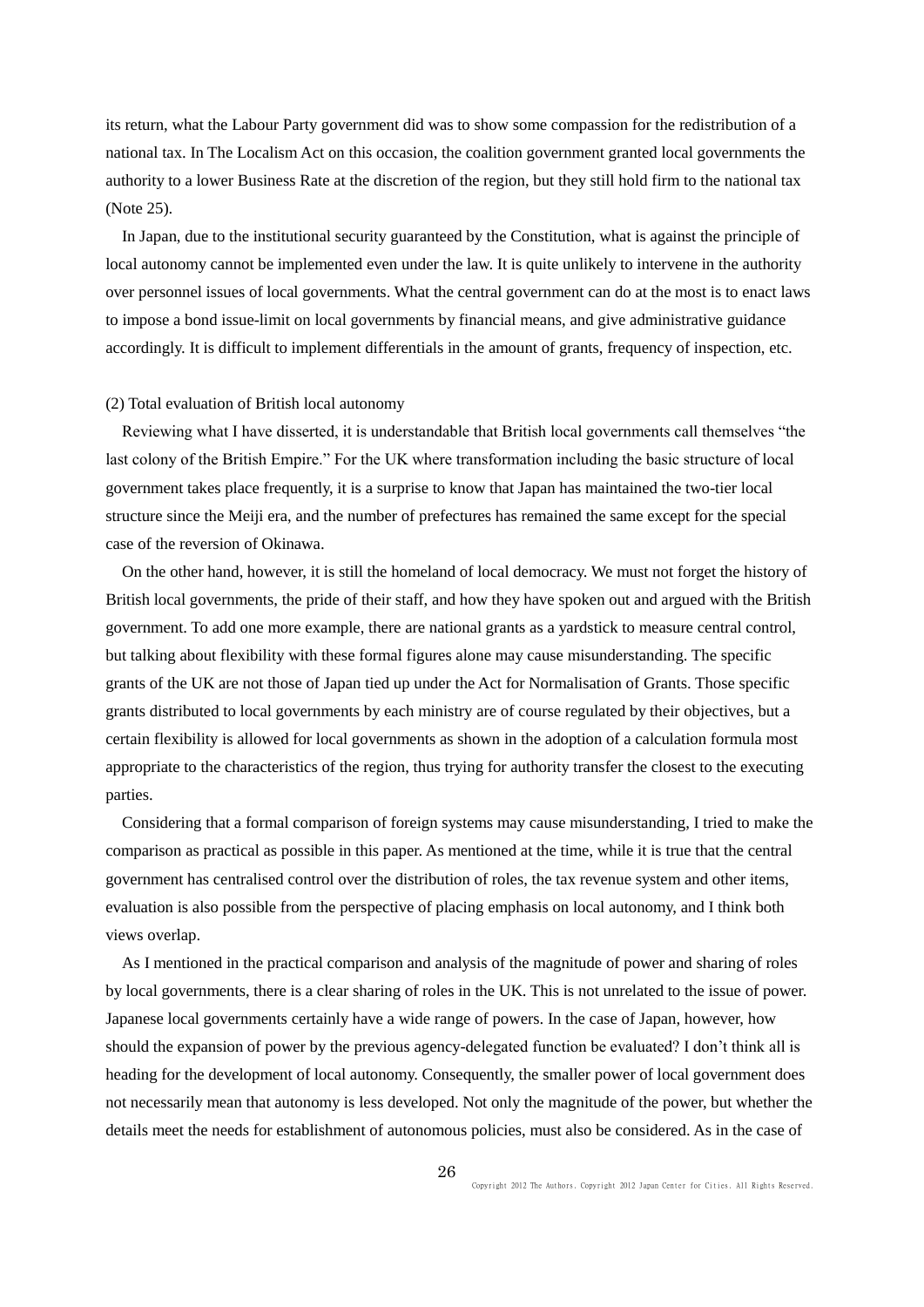the UK, there is a method of making a clear distinction on administrative entity and adjusting in the discussions with the central government or under the partnership system. In April 2007, the Local Area Agreement (LAA) was concluded in all regions of England. In response to this, Philip Woolas, Minister of State for Borders and Immigration, welcomed the scheme by calling it "a reform for the new decentralisation era of local governments." He said, by utilising the scheme of the Local Area Agreement, "from 2008, local governments can use all restriction-free grants for achievement of the objectives of the LAA," welcoming the expansion of the flexibility given to local governments. Emphasis has since been placed on the importance of partnership centered on the Local Area Agreement, and took the center position in the comprehensive policies of local governments.

Looking at both systems formally, the UK appears to lag behind Japan, but in a practical sense and in terms of local autonomy and responsibilities, it is no way outdone by Japan.

Especially, serving the people is regarded as a mission of local governments; the transfer of authority and promotion of streamlining must all meet the commitment to residents; the central government intervenes only when it is unavoidably necessary to do so in the situation where residents cannot benefit from appropriate service; and local governments closest to residents should fulfill all these roles. These will form a basis for understanding local autonomy by both Japan and the UK.

It is also worthy of special mention that the people who support local autonomy well realise the responsibility. For example, in a parish which is the closest to residents, local councillors and local government staff are striving together with elderly people and underprivileged people for the formation of a livable community. These people who support the area are doing very well. I was deeply impressed with their deep feeling for the community and service-minded attitude. The actual situation of the area and needs of its residents are best understood in the locally-based parish, and I feel their conviction to spare no effort in achieving them. As mentioned earlier, the local councils of the UK are basically service-minded with a tradition of local councillors being an honorary post and, in principle, without pay. The councillors of a parish are also serving without pay. The previous amendment of the law made it possible to pay parish councillors subject to the decision of council, but no council has decided to pay and the situation remains as it was. I can feel their sense of duty and pride unique to the UK in their attitude of making a contribution to the community with their experience of their mission, and taking it quite naturally. The remark of the UK political scientist J. Bryce, "Local democracy is the best school of democratic government and the best guarantor of its success", makes sense when I observe it.

What the principles of The Localism Act aim for is to return to resident autonomy and local autonomy which are the very basis of democracy. Eric Pickles, Secretary of State for Communities and Local Government, loudly proclaimed, "Today is a historic day when the authority to control the lives of local people is returned from White Hall (central government) to local communities. Local governments are given general power of competence, and the local community and its people now have the authority to protect and develop their local assets."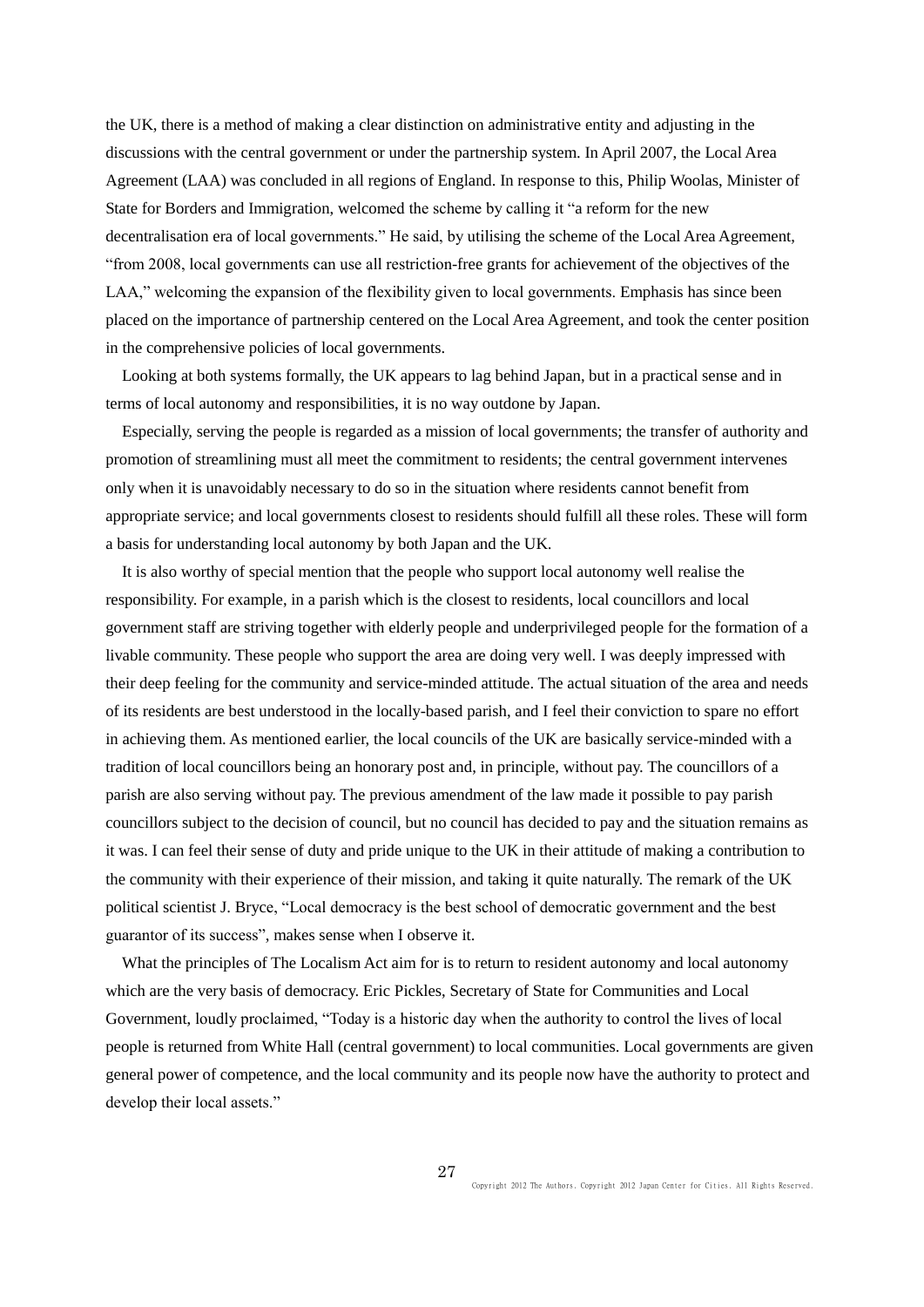The direction is certainly right and we would like to expect such a development, but Pickles, Secretary of State, and Clark, Minister of State for Decentralisation and Cities, both voiced their honest opinion, "This is a big step toward decentralisation, but not at all the end of the journey for decentralisation. The government must further exert its efforts for the realisation of a United Kingdom with more tolerability and flexibility." The basis of the centralised system still remains firm. While amendments were made to slightly expand the authority of local governments in the tax and fiscal system authorised for the central government, the powers of competent ministers, etc., to enable intervention in definite large-scale tax and fiscal authorities and authority over personnel issues still remain unchanged in principle. This is a big step toward the principles of decentralisation, but its practical realisation will require further involvement of the central government in the changes of systems, as well as steady efforts by local governments and local communities. If the people of local authorities do not spare their efforts in the development of local autonomy, it is expected that the day will surely come when the wall of central control falls apart.

## In conclusion – A step toward the future of local democracy

There are excellent points in the local governments of both Japan and the UK, and also many points to learn from each other. There are many things that Japan can be proud of, and also many things worth learning from the UK. In April 2007, the draft for amendment and addition of the Local Government Act was submitted by David Miliband, Secretary of State for the Environment, Food and Rural Affairs. It was to grant the local government concerned the authority to establish a new organisation (Waste Authority) to collect and dispose of waste in an integrated fashion in wide areas, and this seems to be exactly what they learned from the Partial-Affairs Association system of Japan.

Provisions to grant powers to large cities were also embodied in The Localism Act but this, too, seems to come largely from our government ordinance city system. There has been no idea in the UK to expand powers of local governments according to the scale of the cities. Local governments of Japan have tackled the pollution problem, waste disposal problem, aging problem, etc., with a pioneer spirit, and there are many policies and results which we can be proud of as a world leader in this respect. On the other hand, the British system can be evaluated from the viewpoint of "the homeland of local democracy" as well as from the centralised viewpoint of "the last colony of the British Empire," and we have learned a lot from them. There may be many areas where Japan sympathises with the UK in their attitude of politically and dynamically developing reforms amid the conflicts or agreements between the central and local governments, trying to achieve the objective of creating a warm, welfare-oriented state.

Coincidentally, both Japan and the UK have made one new step toward the future of local democracy.

I hope that the expanded authority of local governments, deregulation of the state, expansion of resident autonomy, etc., thanks to the enactment of The Localism Act by the coalition government will mark a huge step toward easing the solid centralised system of the UK of the past, and lead to the development of local democracy.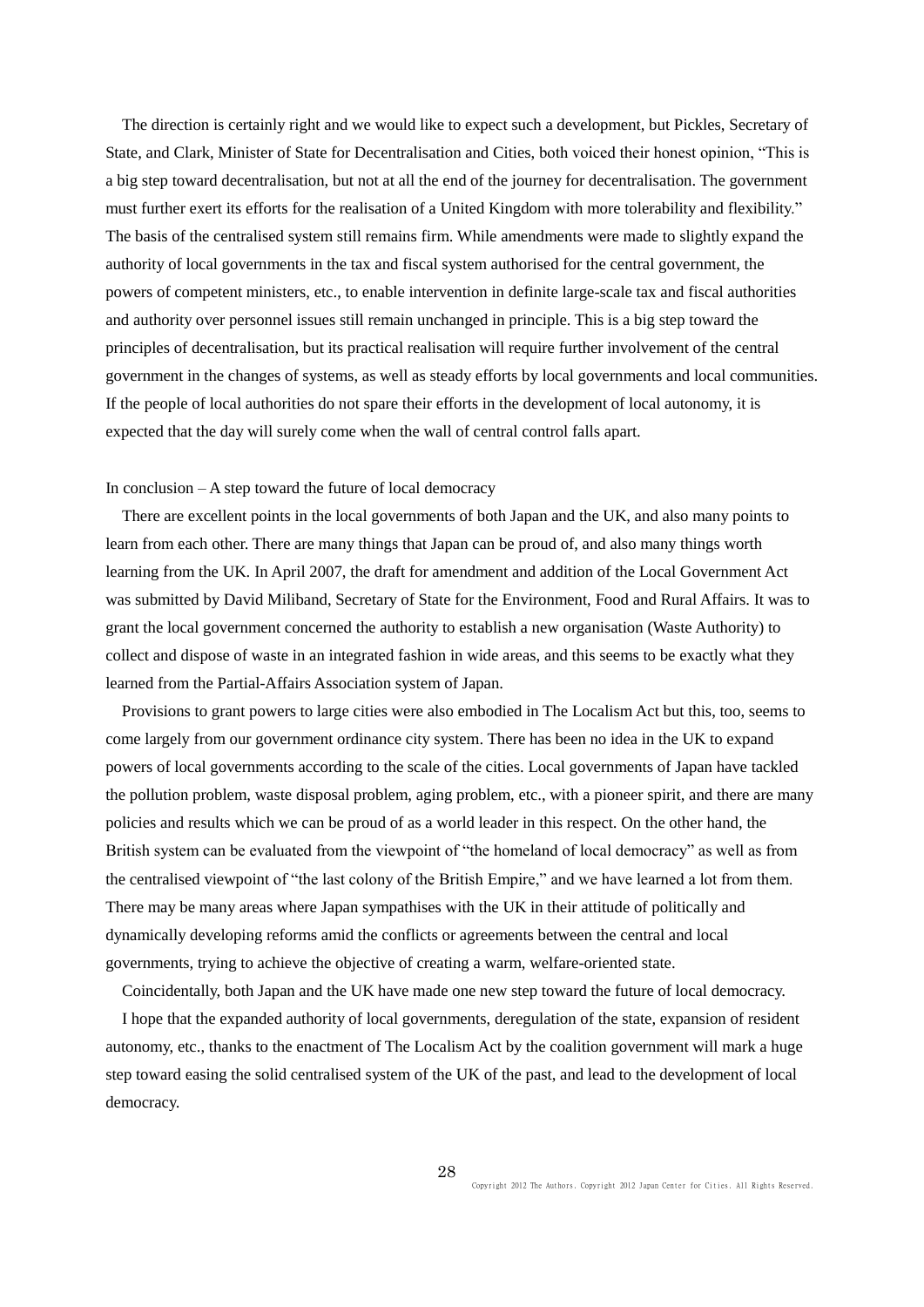On the other hand, in Japan, systemic reforms to further develop local autonomy have progressed as shown in the opportunity for consultations between the central and local governments being legally established, and further advancement of decentralisation policies such as transfer of authority from the state and abolition of field agencies is expected.

The UK and Japan have many things in common under the political system of constitutional monarchy. And on top of that, there are wonderful people who devote themselves to local autonomy. I believe that their diligent effort and enthusiasm will no doubt contribute to the development of democracy in both countries.

(End)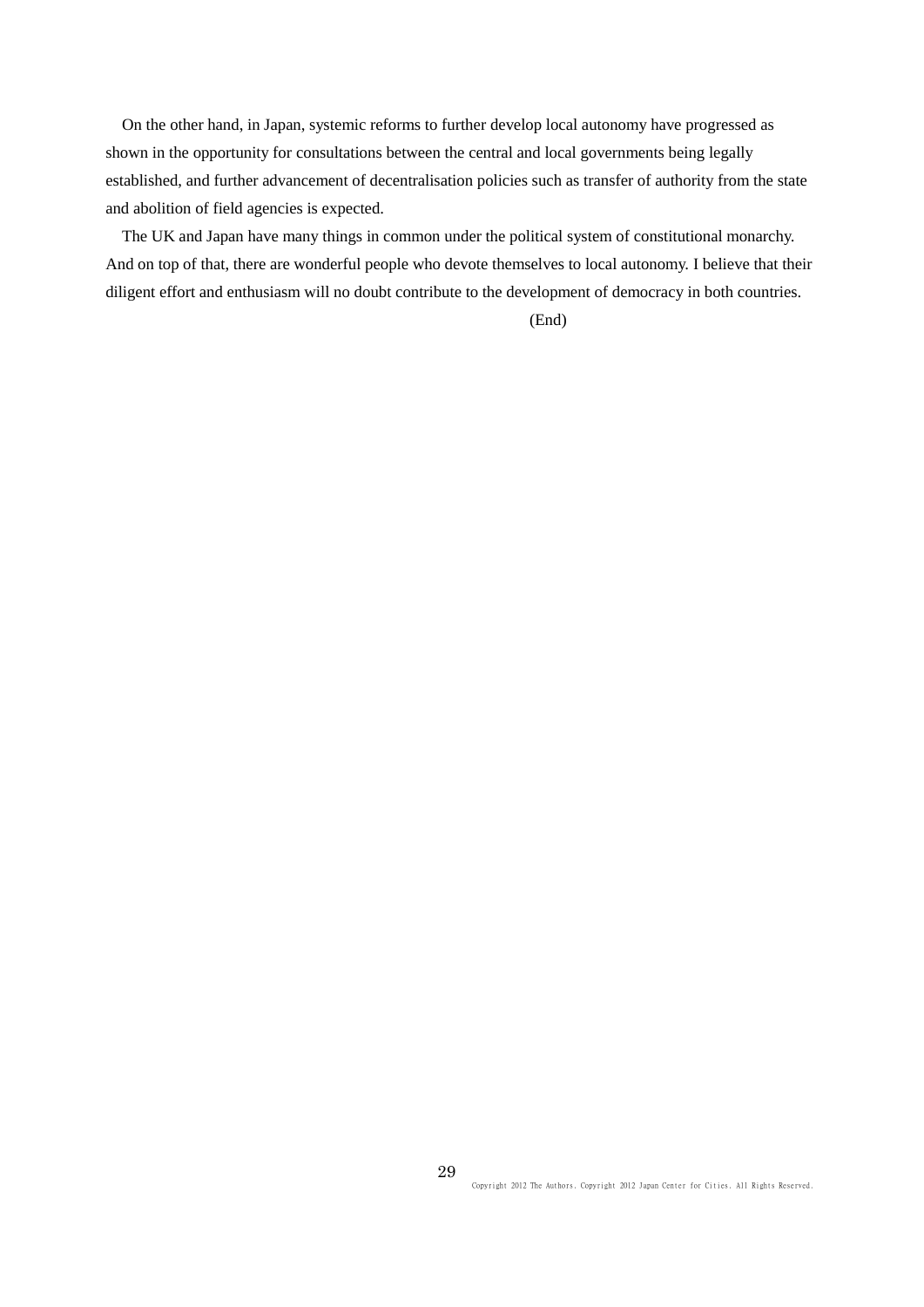## List of Notes

- Note 1 See "General Election of the UK and Establishment of Coalition Government" by Shigeru Naiki, lead-off article, Chiho Jichi, July and August 2011 issues.
- Note 2 See "The Great Administrative Reforms of the United Kingdom and Japan" by Shigeru Naiki, Gyosei 2009 (hereinafter called "My Book"), Chapter 3 "Reorganisation Movement of the UK Local Governments".
- Note 3 See My Book, Chapter 4 "Movement of Decentralisation Policies in England", Page 41 onward.
- Note 4 "State and Public Enterprises of the UK and Privatisation Policy" by Shigeru Naiki, Jichi Kenkyu, Vol.64, No.1 and No.3, 1987

For educational reform, see My Book, Chapter 11, Educational Reform, Page 176 onward.

- Note 5 See "Present Situation and Background of UK Local Tax Reform" by Shigeru Naiki, Chihozei, February 2006 issue.
- Note 6 See My Book, Chapter 7 "Intention to Expand the Directly Elected Mayoral System", Page 91 onward.
- Note 7 See "Actual Situation of the Local Assembly of Various Countries" by Shigeru Naiki, Chiho Gikaijin, December 2008 issue. See "Overseas Situation of Local Assembly" by Shigeru Naiki, Nikkei Global, January, February, and March 2008 issues.
- Note 8 See My Book, accompanying article, "Local Autonomy in Scandinavian Countries", Page 296 onward.
- Note 9 See "External Assessment and Viewpoint of Residents The UK Administration Service and New CPA System" by Shigeru Naiki, Chiho Zaisei, February 2006 issue.
- Note 10 See Note 8.
- Note 11 See "One Hundred Million Yen for One Village You are a star in the home land" by Shigeru Naiki, Jichi Kenkyu, Vol.65, No.3 – Vol.66, No.5, 1989-1990.
- Note 12 For the administrative type of British local governments, see My Book, "The Great Administrative Reforms of the United Kingdom and Japan", Chapter 10, Page 140 onward. For local government and regional development agency, see My Book, "The Great Administrative Reforms of the United Kingdom and Japan", Chapter 4, Page 41 onward.
- Note 13 For the transition of local structural reorganisation, see My Book, Chapter 12, Page 201 onward.
- Note 14 For area policies, see My Book, Chapter 4, Page 50 onward.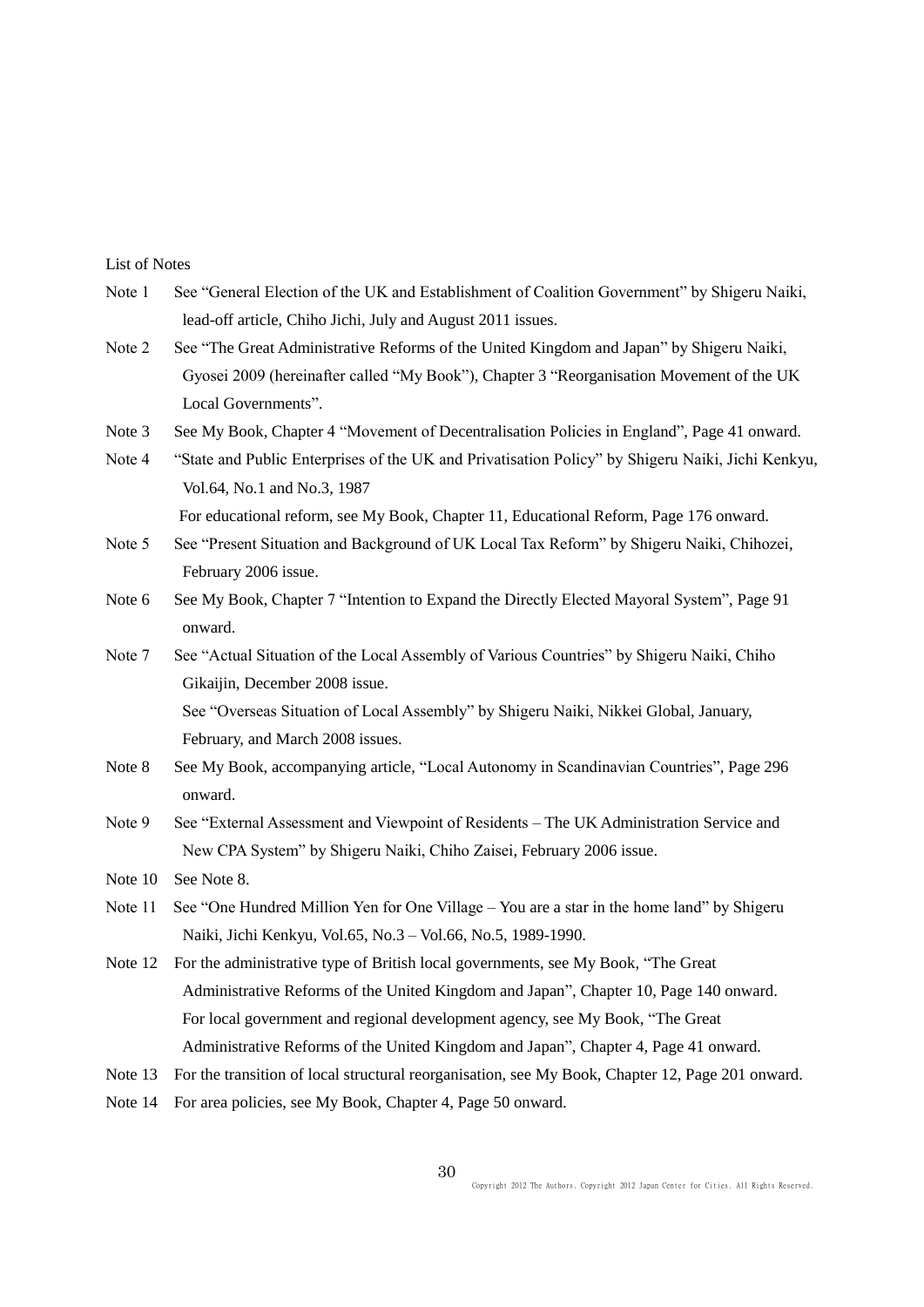Note 15 "The Standard Board" is what each local government is obligated to establish, which monitors whether councillors violate ethical norms that they should observe. The Standard Board for England was established for the state in 2001, which checks violations of code of conduct in local governments, and has authority to execute penalties such as suspension of councillor activities. For details, see My Book, Chapter 10 Page 150.

> "Comprehensive Area Assessment (CAA)" is a developed version of Comprehensive Performance Assessment (CPA) to comprehensively assess the administrative service and management capabilities of each local government which has been implemented by the Audit Commission.

"Audit Commission" is an independent organisation established in 1983 to conduct external audit of the local governments of England and Wales. In addition to the prevention of unlawful financial acts, the overall affairs of local government are checked from a monetary efficiency point of view. (For details, see My Book, Chapter 14, Page 258 onward).

The Local Area Agreement system is a partnership project of the service agreed between local government and government regional office in a local area targeted for a wide variety of people concerned with enterprises, etc. (For details, see My Book, Chapter 9, Page 118 onward).

- Note 16 See My Book, Chapter 13, Page 211 onward.
- Note 17 For the details of the directly elected system of British local governments, see My Book, Chapter 7, Page 91 onward.
- Note 18 For city policies of the UK, see My Book, Chapter 6, "Urban Renaissance", Page 73 onward.
- Note 19 For decentralisation to local councils and "West Lothian Question," see My Book, Chapter 2, "Substantial Decentralisation and Authority Transfer", Page 15 onward.
- Note 20 For the development of parish and local communities, see My Book, Chapter 8 "New Approach of Resident Participation", Page 101 onward.
- Note 21 For the referendum system, see "What is meant by the UK referendum" by Shigeru Naiki, lead-off article, Chiho Jichi, September 201 issue.
- Note 22 For legal procedures for adopting the directly elected mayoral system, there are three cases: (i) a referendum is carried out by the request of 5% or more of eligible voters; (ii) council immediately adopts it through its decision; and (iii) a referendum is conducted as a result of the decision by the council. In addition, if it fails to win a majority of votes in a referendum and is turned down, a new referendum cannot be implemented for the next 10 years.